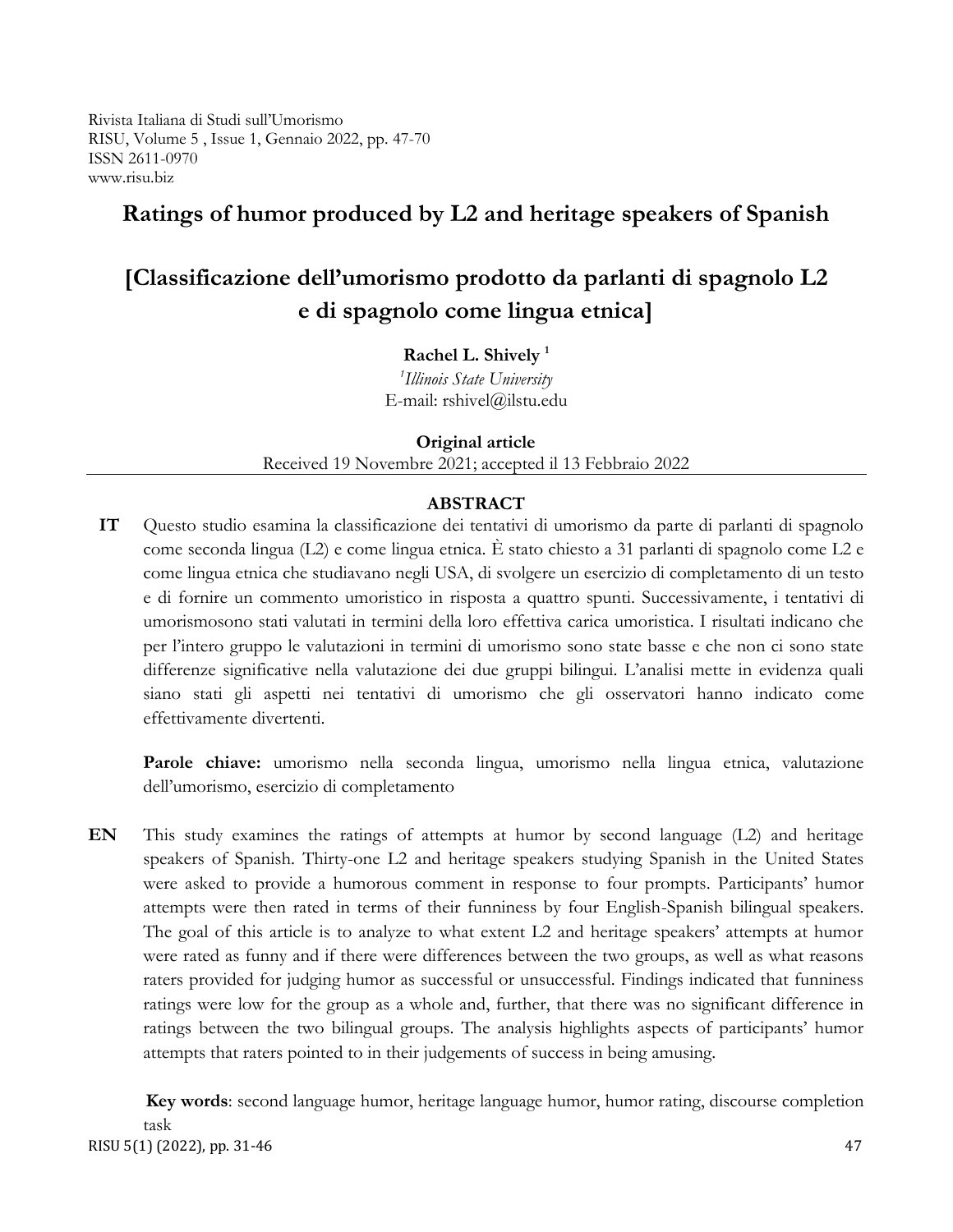#### **1. Introduction**

The goal of the present study is to examine ratings of attempts at humor which were produced by two different groups of bilingual speakers: second language (L2) speakers and heritage speakers. The linguistic profile of each group is often distinct, due to different experiences with the language in question. Many L2 speakers develop their L2 proficiency through coursework and formal study, while heritage speakers, that is, bilingual individuals who grew up speaking a minority/minoritized language, typically gain skills in their heritage language through using the language with family and in bilingual communities (e.g., Carreira & Hitchins Chik, 2018; Potowski, 2018). While research exists on both L2 and heritage speakers' use of humor, the former has received considerably more attention than the latter.

In the case of L2 humor, speakers at all levels of language proficiency can and do use humor successfully to amuse others, as well as to achieve additional interactional goals (e.g., Bell & Pomerantz, 2015). However, previous research suggests that producing humor in an L2 can be challenging. In a fastpaced conversation, for example, L2 users have described not being able to think of a humorous reply quickly enough to insert it into the ongoing interaction (Bell & Attardo, 2010). Another challenge is that native or expert speakers may not perceive L2 speakers as legitimate users of humor, may not recognize their attempts at humor, or may perceive an utterance intended as humor as language error (Bell, 2006; Chiaro, 2009). Lack of shared cultural knowledge or cues to the humorous intent can further result in L2 users' humor not being understood in intercultural interactions (Shively, 2018). When humor fails to amuse in an interaction, that failure may be evident through the reaction of the interlocutor (e.g., absence of laughter) but it may not be clear why the attempt at humor was unsuccessful (Shively, 2018). Although research on humor in an L2 has examined L2 speakers' reports of both success and failure with humor, as well as analyzed successful and failed L2 humor in naturalistic interactions, few previous studies have systematically collected data on whether L2 speakers' attempts at humor are successful in being amusing. Further, this issue has not been addressed, to my knowledge, with heritage speakers.

With these gaps in the literature in mind, the present study focuses on humor produced by a group of L2 and heritage speakers who were studying Spanish in the United States. Using a discourse completion task, participants were asked to provide a humorous comment in response to four different prompts. Participants' attempts at humor were then rated in terms of their funniness by four bilingual speakers of English and Spanish. This article examines whether L2 and heritage speakers' attempts at humor were rated as funny or not and if there were differences between the two groups, as well as what reasons raters provided for judging humor as successful or unsuccessful in being amusing. The article concludes with suggestions for how these data can inform language pedagogy.

# **2. Literature review**

Research has demonstrated bilingual speakers' linguistic creativity (i.e., using language in original and imaginative ways) as they communicate in a humorous mode (e.g., Bell, 2011; Belz, 2002; Forman, 2011; Martínez & Morales, 2014). This section begins with a discussion of research on humor in an L2, focusing on approaches to determining success in being amusing with humor in an L2, and ends with a discussion of humor in a heritage language.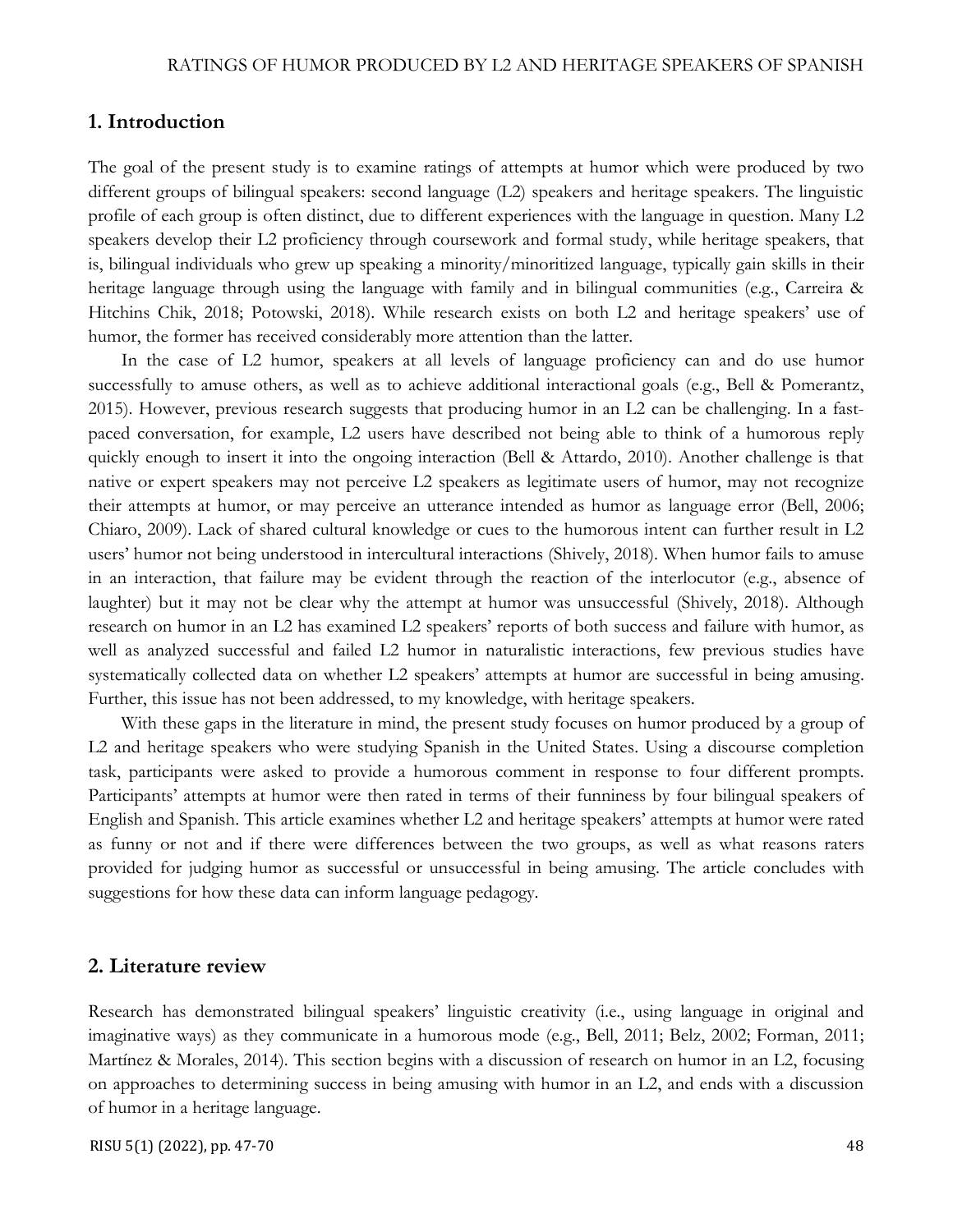#### **2.1 Humor in an L2**

A growing body of literature on L2 humor suggests that it is commonplace for L2 speakers to adopt a humorous mode of communication—where the intent of the speaker is to amuse a hearer—in interactions with expert speakers of the L2 and with other bilinguals (for an overview see Bell & Pomerantz, 2019). In languages such as English, German, and Spanish, L2 speakers have been observed to produce humor in a variety of settings, including informal conversations with friends, interactions with peers and instructors in the language classroom, written discourse in computer-mediated chat rooms, and jocular exchanges in business meetings (e.g., Adelswärd & Öberg, 1998; Ahn, 2016; Cheng, 2003; Vandergriff & Fuchs, 2012). These studies have highlighted how L2 speakers at all proficiency levels, from beginning to advanced, creatively marshal the linguistic and non-verbal resources in their L2 repertoires to amuse their interlocutors, as well as carry out other social functions such as build rapport and negotiate identities. While humor can create social bonds, some studies have also revealed the potential of humor to create conflict and threaten another's face, particularly when engaging in playful teasing, that is, poking fun at one's interlocutor (e.g., Shively, 2018). Previous research further suggests that L2 speakers are often successful in using humor in their L2 to amuse others (e.g., Bell, Skalicky, & Salsbury, 2014; Davies, 2003; Shively, 2018), but there are also cases when L2 speakers' humor has been observed to fail because some aspect of the humorous utterance (e.g., linguistic form, pragmatic force, meta-message) was not understood or appreciated by the interlocutor (e.g., Bell, 2015; Bell & Attardo, 2010). For instance, Shively (2018) described instances in which Spanish speakers did not understand English-Spanish bilingual word play produced by L2 speakers.

The vast majority of studies that have examined instances of humor in an L2 have been based on the collection and analysis of naturalistic discourse data. In such studies, the humor produced by L2 speakers emerges spontaneously as the interaction unfolds. Determining the success or failure of a humorous utterance in naturalistic data typically involves careful analysis of the discourse context, including the reactions of the speaker and hearer in subsequent turns, for example, whether the hearer produces laughter or other humor support in response. Interviews with the parties to the talk to obtain their perspectives on whether humor was successful or not have also been used in previous studies to dig deeper into perceptions of humor use (e.g., Bell, 2006; Shively, 2018). However, in the absence of introspective data or of metalinguistic comments in the talk about the humor (e.g., "that joke wasn't funny because..."), it can be difficult for both the L2 humorist and the humor researcher to determine why a particular instance of humor was or was not funny for the hearer (Shively, 2018).

Few previous L2 humor studies have engaged raters to systematically evaluate the funniness of attempts at humor. To my knowledge, only two previous studies have employed ratings to assess L2 humor samples and both involved data elicitation instruments rather than naturalistic recordings (Petkova, 2013; Shardakova, 2013). In the first of these, Petkova asked two native-English-speaking raters to evaluate humor samples collected using closed role plays (i.e., oral responses to a prompt) in which intermediate and advanced L2-English-speaking participants were asked to provide a humorous remark orally in English in response to three scenarios. Raters evaluated each attempt at humor on a five-point scale from "very funny" to "not funny at all," with an additional category for "unintelligible." Prior to scoring, the raters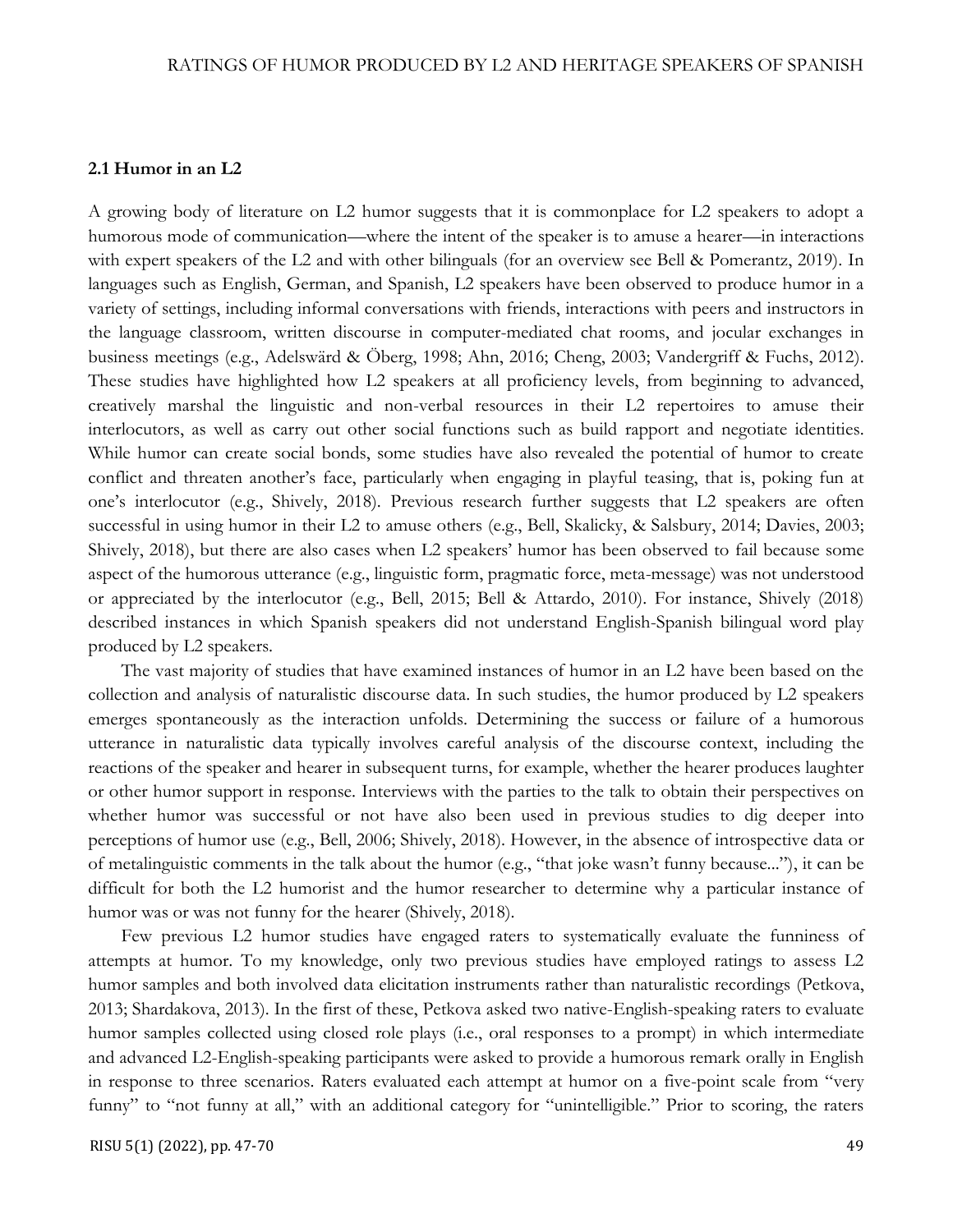participated in a norming session to establish inter-rater reliability. It does not appear that raters were asked to provide an explanation for their scores. Using the resulting ratings, Petkova analyzed whether L2 speakers' humor was perceived by raters as funnier after an eight-week pedagogical intervention to teach about humor in English—the answer was no. However, the author reported that a large percentage of the L2 humor produced, both pre- and post-intervention, was perceived by raters as "very funny" or "funny." At the same time, although participants possessed intermediate or advanced proficiency in English, a fairly high percentage of respondents (19-38%, depending on the scenario) decided not to attempt a humorous response.

A second study, by Shardakova (2013), in which humor ratings were employed, involved L2 speakers of Russian. In this case, data were collected through a written discourse completion task (DCT), a questionnaire consisting of a series of scenarios to each of which respondents provided a single-turn response. The DCT was designed to elicit speech acts in Russian (apologies, compliments, invitations, requests), but some participants employed humor in their responses even though the data collection measure did not prompt respondents to do so. Focusing just on those DCT responses that incidentally contained attempts at humor, Shardakova asked native speakers of Russian to evaluate L2 speakers' humorous replies. In contrast to the largely positive reception to L2 English humor in Petkova's (2013) study, attempts at humor in L2 Russian in Shardakova's study were less successful: only about one third of the L2 Russian humor was rated by Russian native speakers as "funny" or "somewhat funny."

Asking native or expert speakers to assess L2 speakers' performance through rating, as was done in Petkova (2013) and Shardakova (2013), is commonplace in the L2 pragmatics literature. One aspect that has received little attention in any area of L2 pragmatics, however, is variability in raters' perceptions of the categories that they are asked to use to score L2 language samples. When examining precisely this issue, Taguchi (2011) observed that four native-English-speaking raters diverged in the reasons that they gave for scoring the pragmatic appropriateness of L2 English speakers' speech act performance with requests and opinions. By interviewing the raters and examining their discourse during evaluation sessions, Taguchi reported that while some raters oriented more to linguistic forms, others focused on politeness strategies or situation-specific criteria. This research on speech act rating demonstrates that rater perception and interpretation can vary even when evaluating a speech act such as a request, which is often has routine realizations in specific settings (e.g., service encounters) in a given speech community. In the case of assessing funniness, we might expect even greater variability among raters, given that, first, humor often involves an attempt at being creative with language—bending the rules rather than adhering to them—and, second, that sense of humor varies from person to person (e.g., Bell, 2015; Kuipers, 2015; Ruch, 2008).

#### **2.2 Humor in a heritage language**

Although heritage speakers all share an ancestral connection to their heritage language, they are a heterogeneous group in terms of their skills in that language. Factors such as generation of immigration, language of schooling, family language practices, and motivation, attitudes, and identity influence individuals' heritage language proficiency (e.g., Beaudrie & Fairclough, 2012). However, in comparison to L2 speakers, heritage speakers as a group tend to have stronger aural skills, greater ease with spontaneous interaction, and deeper cultural knowledge related to their ancestry (e.g., Carreira & Hitchins Chik, 2018;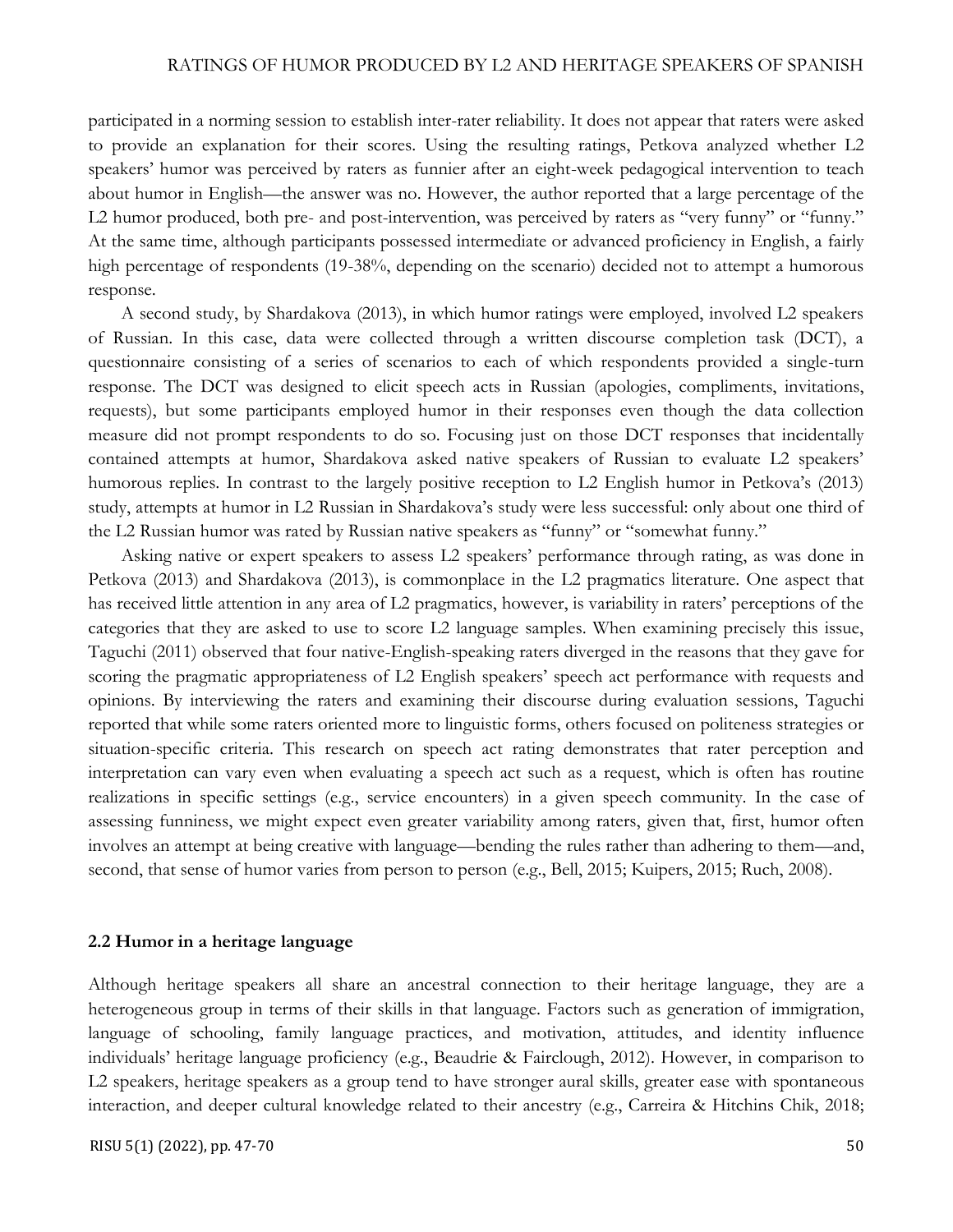Chang, 2017). For some heritage speakers, the heritage language is not their dominant or preferred language, while for others it is or both languages are viewed equally (e.g., Vaid, 2006).

The existing research on heritage speakers' use of humor has primarily documented the characteristics and social functions of that humor, rather than focusing on its success or failure. Most studies have considered heritage languages in the context of the United States, where non-English languages such as Spanish are not only minority languages—in the sense that less than 50% of the population speaks them and they have no official or legal status—but are also minoritized, that is, discriminated against and deemed inferior (Potowski, 2018). In this context, several authors have highlighted how humor in the heritage language may serve as a means to resist the marginalization of that language and its speakers (e.g., Leung, 2014; Zentella, 2003). Zentella (p. 63) observed, for instance, that "Latinos have a good deal of fun at the expense of gringos [white Americans], and language play is at the heart of their defense against their marginalization, exploitation and stigmatization."

Some research has demonstrated heritage speakers' considerable creativity and skill with humor in their heritage language. In a study on humor produced by adolescent Spanish heritage speakers in the United States, Martínez and Morales (2014) observed instances in which individuals employed sophisticated humorous utterances involving double entendre in Spanish. These authors also reported that for heritage speakers with lower proficiency in Spanish, using humor in Spanish was a way for them to position themselves as competent speakers of the language. Further, bilingual speakers—L2 or heritage may specifically draw on linguistic resources from their entire bilingual repertoire and produce humor involving code-switching and bilingual puns (e.g., Martínez & Morales, 2014; Vaid, 2006). Some authors have also pointed to research on bilingual humor practices to highlight the considerable linguistic competence of heritage speakers, which may be overlooked in contexts in which there is a deficit view of bilingualism and discrimination against heritage languages and their speakers (e.g., Leung, 2014; Martínez & Morales, 2014).

One previous study spotlighted differences in self-reported humor preferences based on linguistic and cultural background. Using surveys with Mexican-American and Anglo-American English-Spanish bilinguals, Vaid (2006) observed that the two groups shared perceptions about some uses of humor, but differed in certain ways. Mexican-Americans reported valuing being creative with language more than Anglo-Americans, while the latter placed more importance on being able to use self-deprecating humor. Looking specifically at the Mexican-American participants' choice of language to be funny, the researcher found no preference for either English or Spanish in telling humorous personal narratives or playfully teasing, but did find a preference in some participants for using English to be sarcastic (i.e., aggressive, disparaging humor; see e.g., Dynel, 2018) or to express hostility. The findings also suggested that the generation of immigration of Mexican-Americans influenced some aspects of humor. For instance, those with parents born in Mexico were more likely to say that their sense of humor changed based on the language of interaction, whereas few of those whose parents were born in the United States experienced changes in their sense of humor in English and Spanish.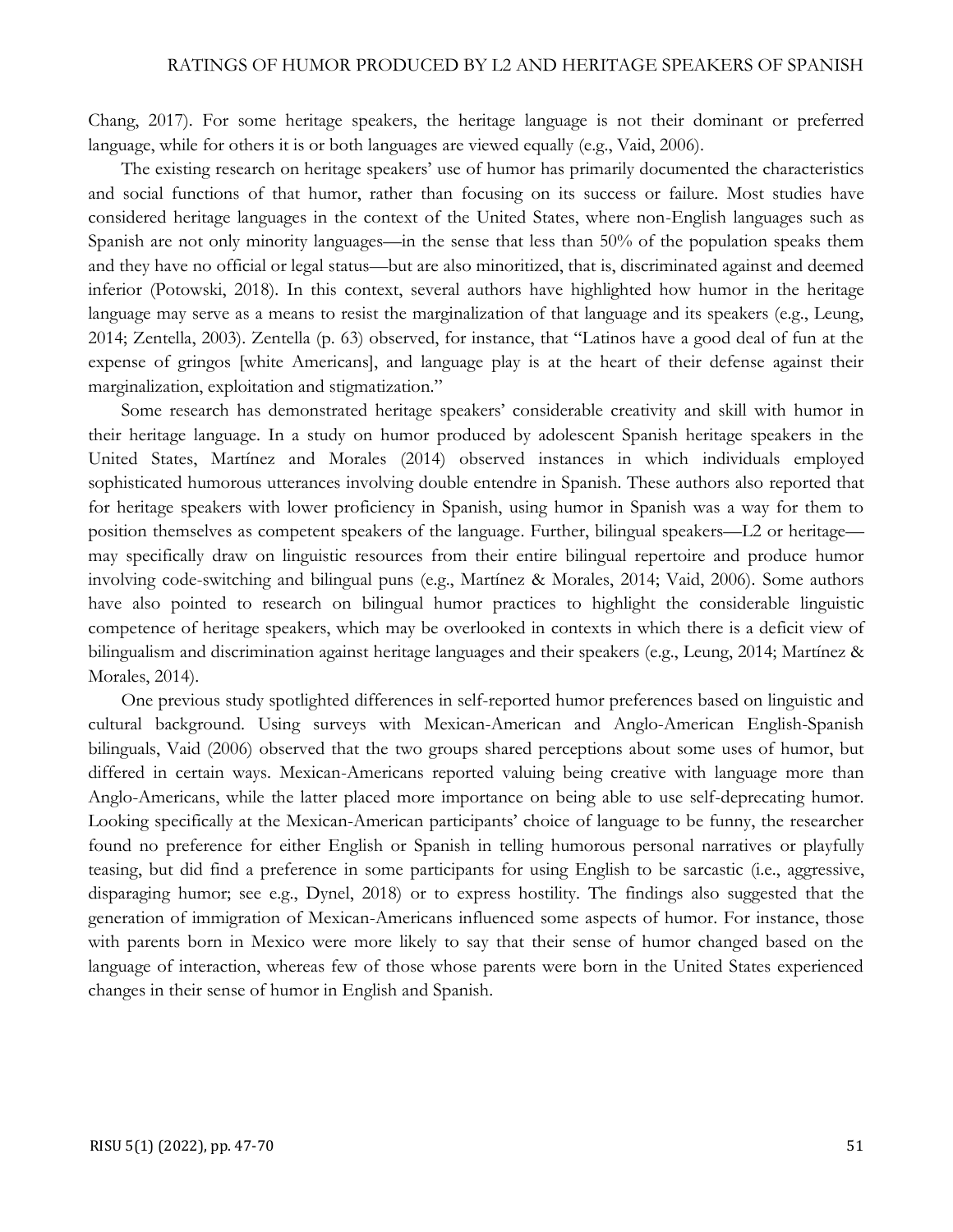# **2.3 Aims of this study**

As this review of previous work indicates, the systematic analysis of the success of L2 and heritage speakers in amusing others through their attempts at humor has received little attention. Such an approach can expand upon existing research and provide greater insight into why bilingual speakers' humor amuses or fails to amuse. Hence, this study was designed to address this underresearched area and the following questions were developed to guide the analysis presented in the following sections:

• Research question 1: To what extent were attempts at humor produced by L2 and heritage speakers rated as funny? Were there any differences between L2 and heritage speakers?

• Research question 2: What features did raters point to as contributing to successful and unsuccessful

humor? To what extent was there divergence?

# **3. Methods**

### **3.1 Participants**

The participants in this study were 31 undergraduate students at a mid-sized public university in the United States. All spoke both English and Spanish and were pursuing an academic minor or major in Spanish. They were also all enrolled in one of two sections of a Spanish-language upper-division course, taught by the same instructor. As shown in Table 1, 10 of the participants indicated that they had spoken Spanish with their family growing up (heritage speakers), while the other 21 reported no contact with Spanish in childhood outside of formal coursework (L2 speakers). The ancestral homelands of heritage speakers included Mexico and several countries in Central America. Heritage speakers, on average, had spent less time formally studying Spanish compared to L2 speakers. Twenty-two of the students identified as female, and nine as male. While most students had not completed university studies outside of the United States, five students indicated that they had studied abroad in short-term or semester-long programs. Although Spanish proficiency was not measured in this study, all students had successfully completed prior university coursework designed for those at the American Council on the Teaching of Foreign Languages intermediate level or higher (A2 or higher in the Common European Framework of Reference for Language framework).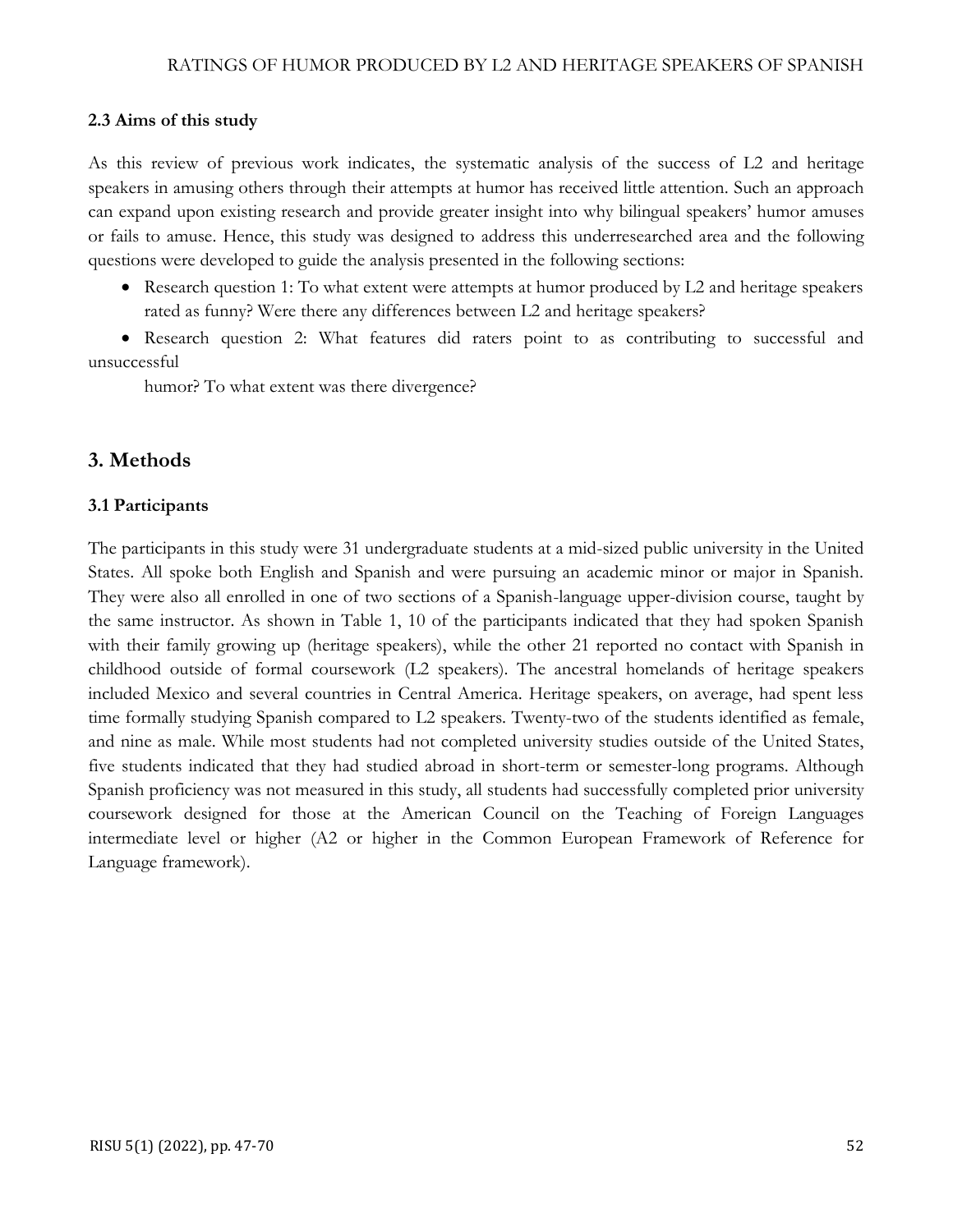|                             | LANGUAGE<br><b>BACKGROUND</b> | <b>GENDER</b> |           | <b>STUDIED</b><br>ABROAD | MEAN YEARS<br>FORMAL<br>STUDY OF<br><b>SPANISH</b> |  |
|-----------------------------|-------------------------------|---------------|-----------|--------------------------|----------------------------------------------------|--|
|                             |                               | Female        | Male      |                          |                                                    |  |
| L2 SPEAKERS                 | $21~(68\%)$                   | $16(76\%)$    | 5(24%)    | 5(24%)                   | 6.57                                               |  |
| HERITAGE<br><b>SPEAKERS</b> | $10(32\%)$                    | $6(60\%)$     | $4(40\%)$ | $0(0\%)$                 | 5.00                                               |  |
| <b>TOTAL</b>                | 31 $(100\%)$                  | $22(71\%)$    | $9(29\%)$ | $5(16\%)$                | 5.78                                               |  |

#### **Table 1.** *Participant demographics*

#### **3.2 Data collection**

#### **3.2.1 Data collection instrument**

Humor samples were collected by means of a written discourse completion task (DCT). A written DCT is a production questionnaire consisting of a series of scenarios to each of which respondents typically provide a single-turn response (e.g., Ogiermann, 2018). Although written DCTs have been employed for decades in L2 pragmatics research, primarily to collect speech act data, it is only recently that an attempt to collect L2 humor data with DCTs was made. Bell, Shardakova, and Shively (2021) explored the use of a DCT to collect L2 humor samples and the results indicated that this DCT was, indeed, effective in achieving this aim.

The primary advantage of a written DCT as a data collection instrument—compared to role plays (i.e., simulated spoken interactions) or recordings of naturalistic interactions, for example—lies in its practicality: a large corpus of data can be collected and analyzed quickly and easily; data are comparable over time and across participants; data can be collected in situations that would be difficult for researchers to access in real life; and the questionnaire can be translated into any language, allowing cross-linguistic and cross-cultural comparisons. Bell et al. (2021) also argued that a potential benefit of written DCTs for collecting L2 humor data specifically is the fact that the written format provides sufficient time for L2 speakers to create and edit their humorous responses—an issue that L2 users have reported struggling with, as described above. Further, given that most previous studies concerning L2 humor have examined instances of humor in naturalistic conversation, what is currently known about L2 humor is primarily how it is used spontaneously during an ongoing spoken interaction, not what L2 speakers can do with humor given more planning and editing time.

On the other hand, the written DCT format also has disadvantages, such as not going beyond a single turn and not permitting the respondent to provide prosodic and non-verbal information. Previous research on DCTs also suggests that written responses of what participants think they would say in a given scenario may differ from what they would actually say in a similar situation in real life (e.g., Golato, 2003). Further, asking participants to write what they think they would *say* represents an indirect measure of oral speech. In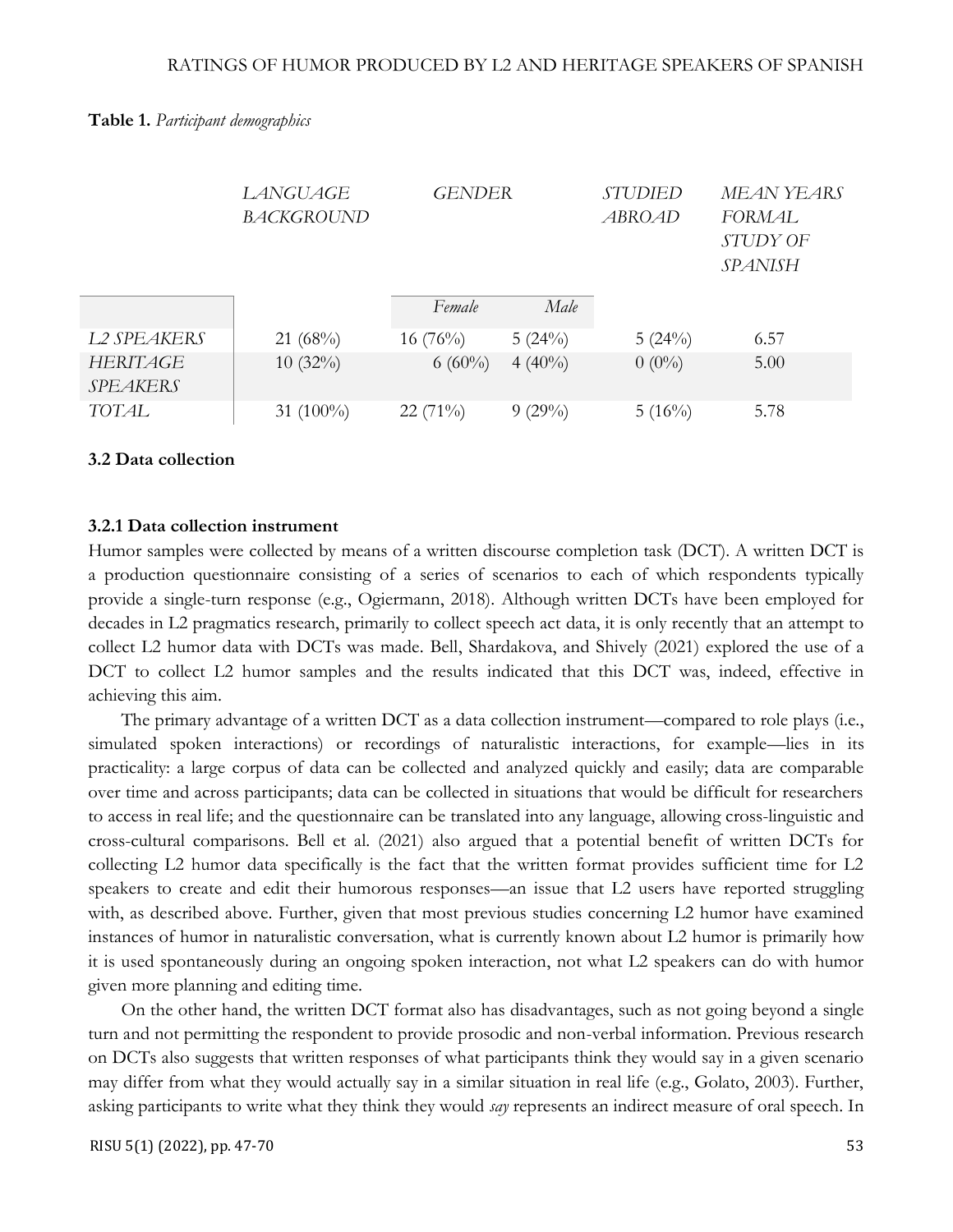this study, the choice was made to use a written DCT due to the benefits listed above, although its limitations were recognized.

A DCT was designed with four items (shown below), each of which included a short description of the context, an utterance, and a prompt for the test-taker to respond to the utterance with humorous irony or sarcasm. The focus on irony is due to the fact that the data were collected as part of a pedagogical intervention designed to teach humorous irony (see Shively, Acevedo, Cano, & Etxeberria-Ortego, 2022, for information about the pedagogical intervention). Using Dynel's (2014, 2018) approach, irony was defined in this study as having two key features that differentiate it from other figures of speech and types of humor: overt untruthfulness (i.e., the speaker pretends to mean what is said) and evaluative implicature (i.e., the speaker expresses a judgment). Further, although irony and sarcasm can be considered separate phenomena, the DCT instructions included both terms for clarity, since in common parlance in American English the two are often used interchangeably (e.g., Dynel, 2017).

The utterances in Situations 1 ("Green pants") and 3 ("Paris photo") below were taken verbatim from two language corpora of naturalistic audio-recordings in Spanish; the former is from the Val.Es.Co corpus of spoken Peninsular Spanish [\(https://www.uv.es/corpusvalesco/\)](https://www.uv.es/corpusvalesco/) and the latter from data published in Shively (2018) involving an L2 speaker interacting with a Peninsular Spanish speaker. In both corpora, the utterance included in the Situations 1 and 3 was followed by humorous irony. In contrast, Situations 2 ("Play soccer") and 4 ("Water the plants") were modified from scenarios with irony included in didactic materials in Spanish published as part of a research project (Yanguas Santos, 2006). The first scenario prompts the respondent to joke about a person that is not present in the interaction, while the remaining three scenarios elicit humor that will most likely target the interlocutor. Prior to using this DCT, the items were pilot tested with both L2 and expert speakers of Spanish to ensure the instructions and scenarios were clear. Note that although English translations of the prompting utterances are provided below, they were not provided to participants in the research.

#### **DCT**

**Instructions**: Imagine that you are studying abroad in a Spanish-speaking country. Below you will be presented with situations from everyday life in study abroad. For each question, first read the description of the situation and then the comment made. Try to think of a funny sarcastic or ironic comment that you could make in response and write it in the space below.

#### **Situation 1**

Your language partner and you have become good friends. One day you're sitting and chatting in Spanish. She's showing you some photos from a family event in which her father was wearing some very bright green pants, which she laughs about. Read your language partner's comment below and then write something humorously sarcastic or ironic in response.

Language partner: *Mira mi padre con esos pantalones*, ¿*eh*? ((laughs)) 'Look at my father with those pants, eh?'

You say: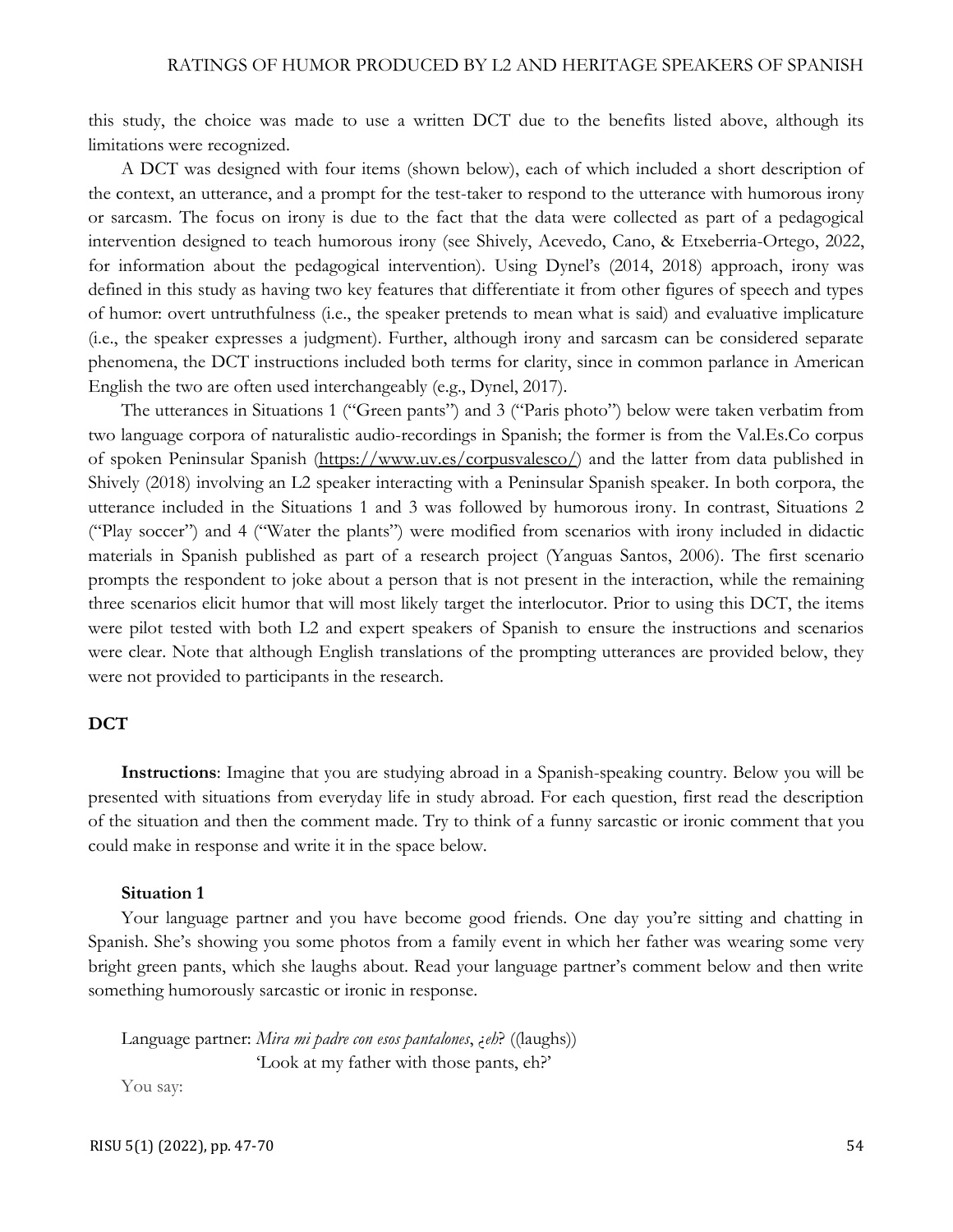#### **Situation 2**

You get together with others to play soccer for fun on a regular basis in Granada. You've become good friends with one of the other people who plays, Sergio. There's a game this afternoon and you arrive a bit early and see Sergio sitting in his soccer gear smoking a cigarette. Read Sergio's comment below and then write something humorously sarcastic or ironic in response.

Sergio: *Vamos a jugar ya. Me encanta hacer deporte*. 'Let's play. I love sports.' You say:

#### **Situation 3**

You and your friend are chatting about a trip that she took to Paris. She mentions that, unfortunately, her photos from the trip were all accidentally deleted from her phone, except for one, which shows her in a McDonald's restaurant with her back turned. Read your friend's comment below and then write something humorously sarcastic or ironic in response.

Friend: *No tengo fotos de París*. ((laughs)) *Solo tengo una que no sé quién hizo en blanco y negro Que salgo yo dentro de un McDonald's, hablando por teléfono de espaldas*. ((laughs)) 'I don't have photos from Paris. ((laughs)) I only have one that I don't know who took it in black and white that I appear inside a McDonald's, on the phone, with my back to the camera.' ((laughs))

You say:

#### **Situation 4**

You come home from class on a warm day and find your host mother out on the patio looking at some plants that are completely brown and withered. Read your host mother's comment below and then write something humorously sarcastic or ironic in response.

| Host mother:                                            | Creo que por fin ha llegado el momento de regar las plantas. |  |
|---------------------------------------------------------|--------------------------------------------------------------|--|
| $((\text{laughs}))$                                     |                                                              |  |
| I think the time has finally come to water the plants.' |                                                              |  |

You say:

Finally, in addition to the DCT, participants completed a background questionnaire that served to collect demographic data. Participants were asked to provide age, gender, years formally studying Spanish, any previously study abroad experiences, and whether they spoke Spanish at home with their family.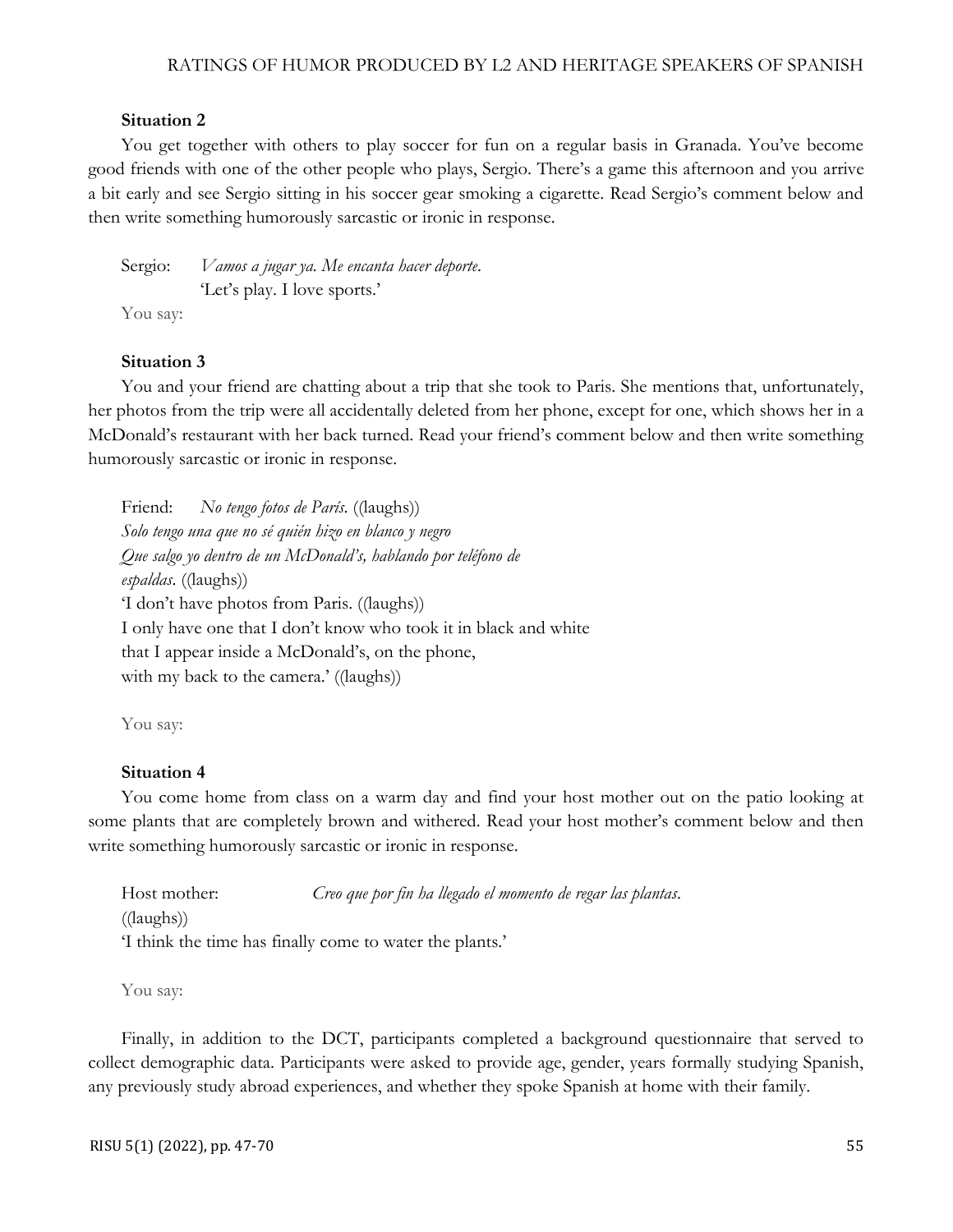## **3.2.2 Data collection procedures**

Data included in the present analysis were collected as part of a larger project. As described in Shively et al. (2022), the overarching research involved a short-term pedagogical intervention to teach humorous irony in Spanish in a course that included a mixed group of L2 and heritage speakers. The instruction lasted for 2.5 hours and involved input and output practice with authentic samples of humorous irony in Spanish. The goal was to determine the effectiveness of instruction for both L2 and heritage speakers. For that reason, the design of the larger study included collection of humorous irony comprehension and production data prior to and after instruction (pre-test/post-test design). Consequently, the DCT and background questionnaire were administered at Time 1 (pre-test), three weeks prior to the instruction on humorous irony, and then the DCT was administered again at Time 2 (post-test), which occurred one week after instruction. At each administration, participants were given all the time they needed to complete the DCT and were told to leave an item blank if they could not think of something funny to say. The pre- and post-test DCT items (shown above) were the same during the pre- and post-tests, but they were presented to the participants in a different order at each time. In the present study, only the DCT data are examined and the focus is not on the pedagogical intervention. Further, data from both the pre- and post-test DCT are included in the analysis. Notably, Shively et al. (2022) found that there was no statistical difference in funniness ratings of pre- and post-test responses to the DCT.

# **3.3 Data analysis**

Each of the responses collected in the four scenarios on the DCT was evaluated by four raters. All raters were English-Spanish bilinguals who had advanced proficiency in their L2. None of the raters were heritage speakers. As Table 2 shows, American English was the first language (L1) of Rater 1, Colombian Spanish was the L1 of Raters 2 and 3, and Peninsular Spanish for Rater 4. The choice to use bilingual raters was based on, first, not wanting to advance a monolingual target and, second, the suggestion from previous research that some humor may only be enjoyed by people who share the same languages (Vaid, 2006). Three raters were female and one male. They were all a few years older than the study participants and they all had experience teaching Spanish as an L2. Rater 1 was born and raised in the United States, while Raters 2 and 3 were from Bogotá, Colombia, and Rater 4 had grown up in the Basque Country in northern Spain. All raters had been residing in the United States for at least two years at the time the ratings were conducted.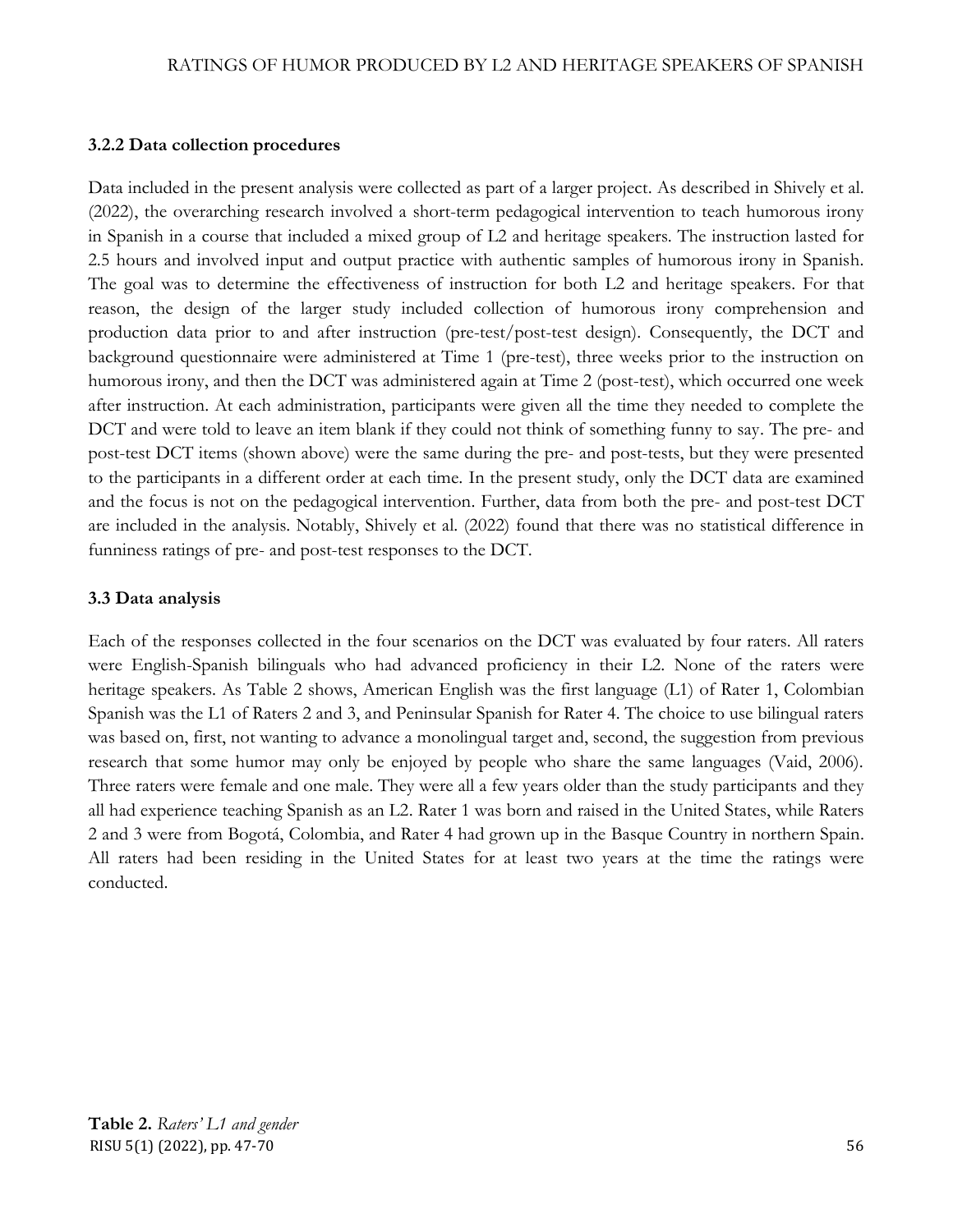| RAT                                      | $L_1$              | <b>GENDER</b> |
|------------------------------------------|--------------------|---------------|
| ER                                       |                    |               |
| <b>RATER</b>                             | American English   | Female        |
| <b>RATER</b><br>$\mathcal{P}$            | Colombian Spanish  | Male          |
| <b>RATER</b><br>$\overline{\mathcal{E}}$ | Colombian Spanish  | Female        |
| RATER                                    | Peninsular Spanish | Female        |

The raters indicated the perceived funniness of each DCT response using the following three-point scale, similar to that employed in Petkova (2013): *not funny* (0), *somewhat funny* (1), and *very funny* (2). The category descriptions were also similar to those provided by Petkova. A response of *not funny* meant that the rater did not laugh or smile and was not amused by the response; the humor was unsuccessful. A rating of *somewhat funny* would be given in cases when the response at least made the rater smile and be amused to some extent. *Very funny* meant that the response made the rater laugh and think "That's a good one!". Although the researcher and raters discussed the category descriptions, there was no attempt prior to scoring to establish inter-rater reliability through a norming session, since it was assumed that sense of humor can vary among individuals and across cultures. Scoring was done individually and the ratings were blinded: raters were not told whether a response was from the pre-test or post-test or an L2 or heritage speaker. In addition to scoring each response, the raters were asked to briefly explain why they thought the response was funny or not.

The ratings were first analyzed quantitatively to determine the extent to which participants' humor was rated as funny. A Mann-Whitney U test was then used to compare ratings of humor attempts produced by L2 versus heritage speakers. The researcher subsequently compiled all the raters' scores and comments for each DCT scenario, carefully read through the data multiple times, and coded characteristics of the humor attempts that raters pointed to as reasons for their scores, as well as areas where ratings diverged.

# **4. Results**

The goal of this section is to examine to what extent attempts at humor by L2 and heritage speakers were rated as funny, to determine whether ratings differed significantly between the two bilingual groups, and to describe the reasons raters provided for their funniness scores. To begin, an overview of the participant responses and a description of the funniness ratings is provided, which is followed by analysis of specific features in humor rated as funny or not funny.

# **4.1 Research question 1: Funniness ratings**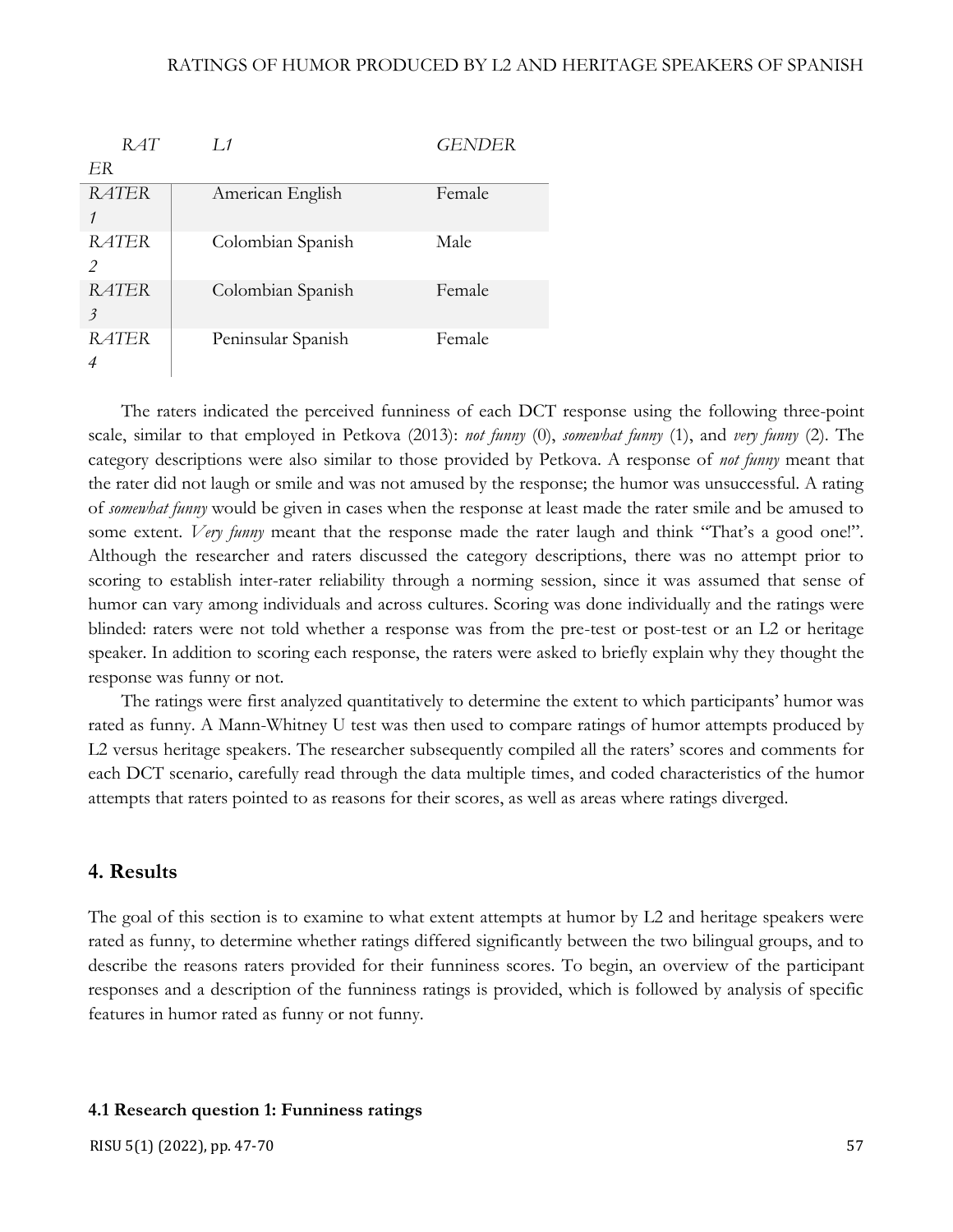All but one participant was able to produce a humorous response for each of the four DCT scenarios, once in the pre-test and a second time in the post-test. One participant was unable to think of a humorous reply for Situation 2 ("Play soccer") or 4 ("Water the plants") at either time and left the items blank. Hence, the data consist of 62 attempts at humor each for Situations 1 ("Green pants") and 3 ("Paris photo") and 60 attempts at humor each for Situations 2 and 4 for a total of 244 humor samples. All participant responses were evaluated by the four raters. In no case was a participant's humorous response to a particular scenario identical in the pre- and post-test. Although the DCT asked students to write a humorously ironic or sarcastic response, not all did use irony, as it was defined above (Dynel, 2018). Ironic responses were particularly less frequent in the pre-test before participants had received instruction about irony, but increased in the post-test (see Shively et al., 2022, for more details on the pedagogical intervention). No statistically significant differences were found between the L2 and heritage speakers at either the pre- or post-test with regard to funniness ratings, hence, the analysis will continue by looking at ratings for the group as a whole.

The mean funniness rating for all participants (L2 and heritage speakers) when the four raters' scores from 0-2 (0 = *not funny*; 1 = *somewhat funny*; 2 = *very funny*) are combined was .6058, which suggests that, in a global sense, the humor produced by participants in this study was not resoundingly successful. However, some participants' humor attempts were successful, whereas others were not and, similarly, some raters were amused by an answer that failed amuse the other raters. Indeed, there was considerable variation among the raters' mean funniness ratings. Rater 1 (L1 English, female) was the least amused by the humor with a mean score of .2823 (SD: .23267); Rater 2 (L1 Colombian Spanish, male) was the most amused with a mean of .7903 (SD: .34669); Rater 3 (L1 Colombian Spanish, female) was the second-least amused with .5565 (SD: .29197); and Rater 4 (L1 Peninsular Spanish, female) was the second-most amused at .7621 (SD: .37688). Notably, the L1-English-speaking rater was less amused than any of the three L1-Spanish-speaking raters.

All four raters agreed that a response was "somewhat funny" or "very funny" in only 17% of the cases  $(N = 41$  humor samples). Twenty-eight different individuals produced these 41 humor samples, meaning that almost all participants produced at least one response that was viewed as humorous by all four raters. However, more than half ( $N = 23$ ) of the humor samples that were funny to all raters were produced by 10 individuals (5 L2 speakers and 5 heritage speakers). Nine of those individuals produced successful humor in two items and three participants were successful with both pre- and post-test responses in one item. Therefore, about one third of the group was somewhat more successful with humor than the other two thirds. Looking just at the L1-Spanish-speaking raters,  $27\%$  (N = 67 humor samples) were either "somewhat funny" or "very funny" to all three. However,  $81\%$  (N = 198 humor samples) of the responses to the DCT scenarios were perceived as "somewhat funny" or "very funny" to at least one of the three L1- Spanish-speaking raters.

Funniness ratings were also observed to vary by item on the DCT, as shown in Table 3. For all four raters, responses to Situation 4 ("Water the plants") were the most successful, with 17 (28%) humor responses rated by all four raters as either "somewhat funny" or "funny." It seems, however, that the L1- English-speaking rater was more amused by humor attempts in Situation 4, compared to the other items because for all three L1-Spanish-speaking raters, the item with the most amusing responses was Situation 1 ("Green pants"), followed by Situation 4. Situation 2 ("Play soccer") was the item in which participants had the least success in producing a funny response in the view of the L1-Spanish-speaking raters.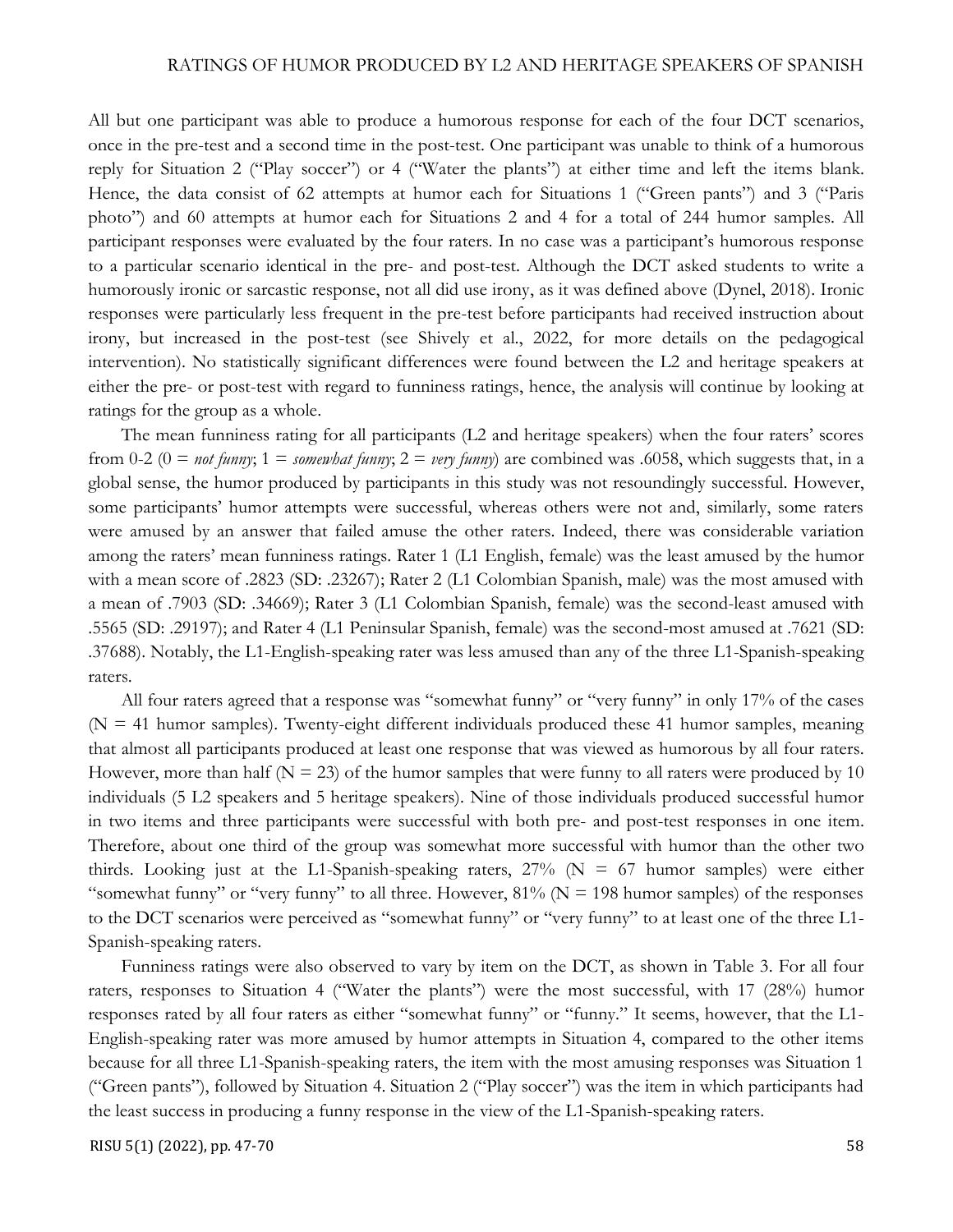| <i>SITUAT</i>    | <i>FOUR</i><br>AI. | ALL THREE L1-SPANISH-  | LEAST<br>ONE<br>AT<br>$1.1-$ |  |  |  |  |
|------------------|--------------------|------------------------|------------------------------|--|--|--|--|
| ION              | <b>RATERS</b>      | <b>SPEAKING RATERS</b> | SPANISH-SPEAKING             |  |  |  |  |
|                  |                    |                        | <b>RATER</b>                 |  |  |  |  |
| <b>SITUATION</b> | $8/62(13\%)$       | 21/62(34%)             | 55/62(88%)                   |  |  |  |  |
|                  |                    |                        |                              |  |  |  |  |
| <b>SITUATION</b> | $8/60$ (13%)       | $12/60$ (20%)          | 38/60(63%)                   |  |  |  |  |
|                  |                    |                        |                              |  |  |  |  |
| <b>SITUATION</b> | $8/62(13\%)$       | $17/62$ (27%)          | 54/62(87%)                   |  |  |  |  |
| 3                |                    |                        |                              |  |  |  |  |
| <b>SITUATION</b> | $17/60$ (28%)      | $17/60$ (28%)          | 51/60(85%)                   |  |  |  |  |
| $\overline{4}$   |                    |                        |                              |  |  |  |  |
| TOTAL            | $41/244$ (17%)     | $67/244$ (27%)         | $198/244(81\%)$              |  |  |  |  |

**Table 3.** *Number and percent of responses rated as "somewhat funny" or "funny" by DCT situation*

### **4.2 Research question 2: Reasons for funniness ratings**

#### **4.2.1 Ratings of successful humor**

Although all raters provided an explanation for each of their funniness scores, it was clear that they were not always able to pinpoint exactly why they thought a humor attempt was or was not funny. Some rater comments did not go beyond "It's not funny" or "It really made me laugh." However, many of the raters' comments did highlight specific aspects of participants' humor that they thought made the utterance funny or not. Looking first at the reasons that raters provided for the responses they rated as "somewhat funny" or "very funny," the following features were mentioned multiple times by raters: exaggeration, similes and metaphors, self-deprecating humor, and written representations of prosodic, paralinguistic, and non-verbal information. Each of these aspects is explored below.

**Exaggeration**. Previous research has suggested that a common feature of humor in both L1 and L2 Spanish is exaggeration (Shively, 2018). A similar finding is true for this study, since many participant responses had some element of exaggeration and, in the funniness ratings, all four raters mentioned multiple times that a reason that they thought a response was funny was because something about it was exaggerated. For instance, in Situation 1 ("Green pants"), one heritage speaker wrote the following in (1):

*(1) ¡Es muy duro no poder mirar! Puedo notar esos pantalones desde millas de distancia*. ('It's very difficult not to see! I can notice those pants from thousands of miles away.') [Heritage speaker, pre-test, Situation 1 ("Green pants")]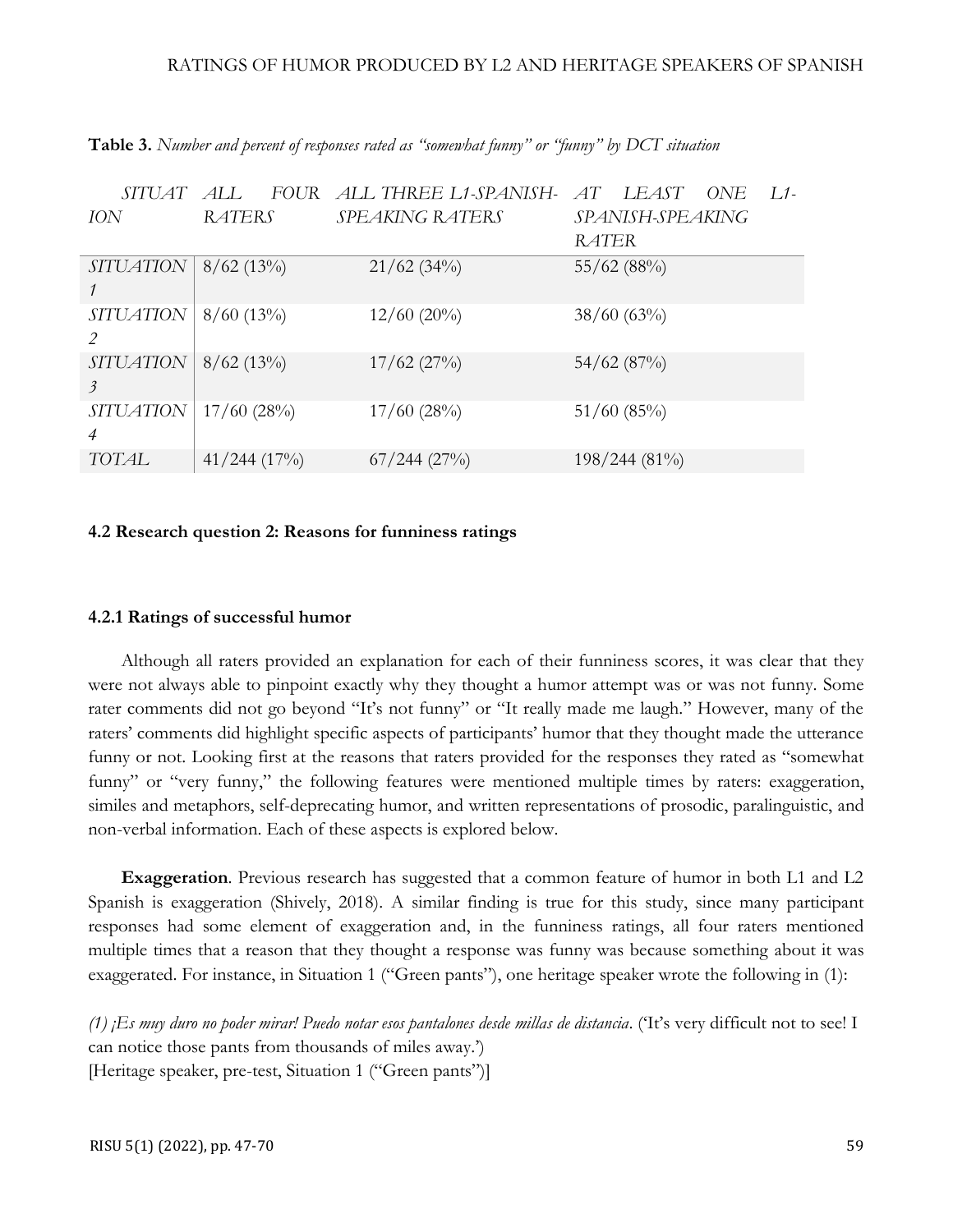In explaining their scores for this response, Raters 1, 3, and 4 all noted that exaggeration made the response funny. Rater 4 wrote that "I like the exaggeration." Indeed, the response to the utterance in Situation 1 in the Val.Es.Co corpus (from which the utterance was taken) was *guapísimo* ('super handsome'), an exaggeration using the superlative. Similarly, one rater pointed to exaggeration in example (2) as making the comment funny:

(1) *¡Podemos usar 'Fotoshop' así que hay escargot en el menú! El McDonald's más elegante en el mundo de verdad.* ('We can use Photoshop so there's escargot on the menu! The truly most elegant McDonald's in the world.')

[L2 speaker, post-test, Situation 3 ("Paris photo")]

**Similes and metaphors**. On various occasions, three of the four raters highlighted similes and metaphors as contributing to the humor. All three L1-Spanish-speaking raters scored the response in (3) as "very funny" and remarked about the comparison with Power Rangers (i.e., a group of fictional television superheros, one of whom wears a bright green outfit). Rater 2 wrote "It's funny because of the connection with the character," while Rater 3 commented "Good simile" and Rater 4 replied "Hahaha best comparison!" Rater 1 did not find this response funny because she indicated that she was unfamiliar with the cultural reference.

(2) *Se parece como un Power Ranger*. ('He looks like a Power Ranger.') [Heritage speaker, pre-test, Situation 1 ("Green pants")]

An instance in which a comparison was viewed as funny by all four raters is shown in (4), a response for Situation 2 ("Play soccer"). Here three raters highlighted the metaphor: Rater 1, "The image of the chimney smoking is funny"; Rater 2, "The comparison is funny"; and Rater 3, "Good metaphor."

(3) *No sabía que las chimeneas pueden jugar fútbol*. ('I didn't know that chimneys could play soccer.') [Heritage speaker, post-test, Situation 2 ("Play soccer")]

Self-deprecating humor. Attempts at self-deprecating humor were met with a positive response from all raters. For instance, a few participants made fun of themselves in Situation 1 ("Green pants"), as in (5) below. Rater 4 was particularly enthusiastic about self-deprecating humor, as in her comment about her rating of "very funny" for (5): "I really like this answer! It's a good idea to mock yourself and be part of the joke."

(4) *Oy, ¡sí! ¡Tengo los mismos en mi armario!* ('Oh, yes! I have the same ones in my closet!') [L2 speaker, pre-test, Situation 1 ("Green pants")]

**Written representations of prosodic, paralinguistic, and non-verbal information.** Although the DCT was a written questionnaire, in some cases participants indicated that their response would be delivered with prosodic, paralinguistic, or non-verbal information. Raters, for their part, occasionally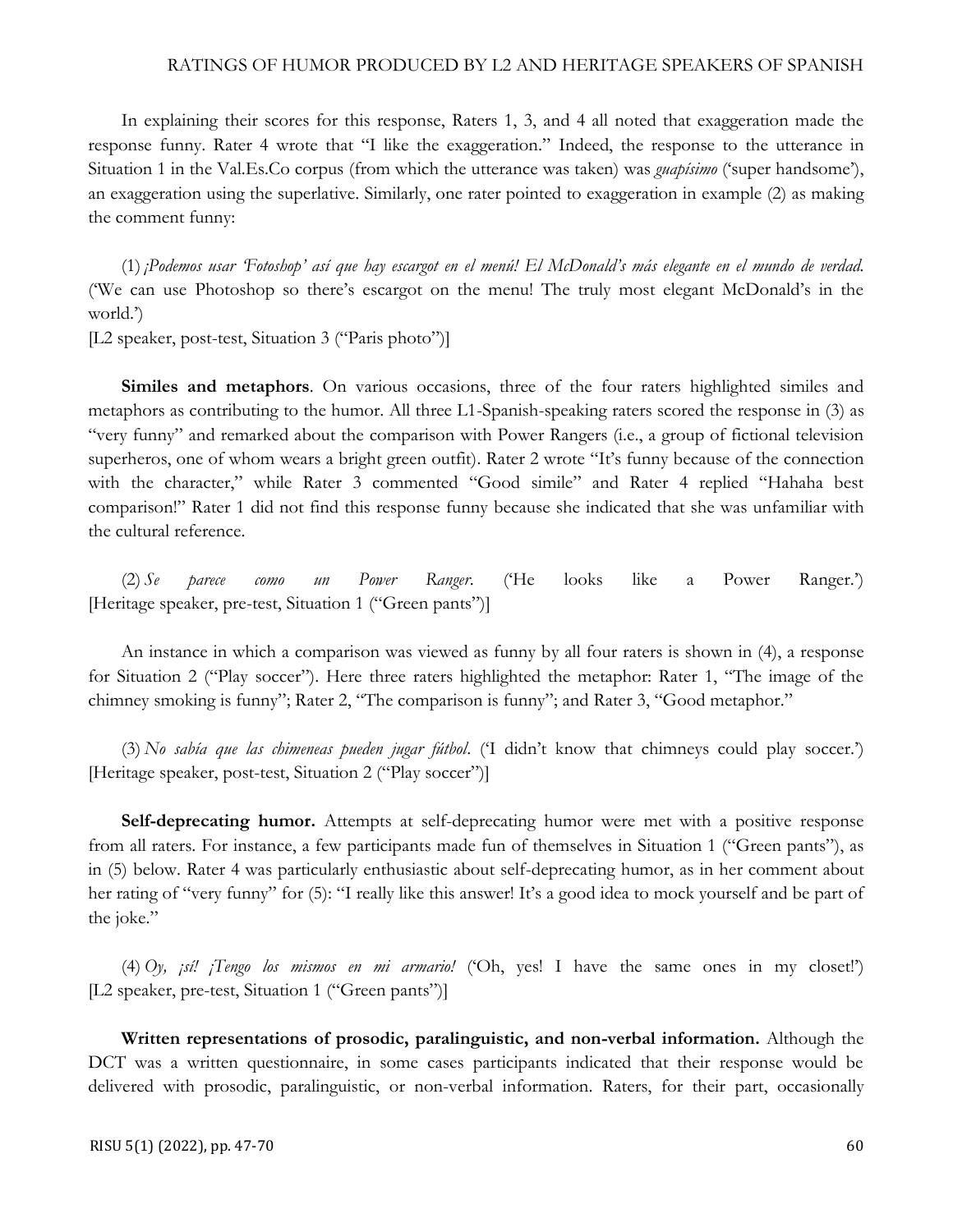pointed to written representations of such features (e.g., laughter, eye rolling, winking) as part of the reason why the response was funny. For instance, in  $(6)$ , one L2 speaker used a written representation of laughter:

(5) *Ja ja ja. Esos son muy impresiva. Él mira una lima*. ('Ha ha ha. Those are very impressive. He looks like a lime.')

[L2 speaker, pre-test, Situation 1 ("Green pants")]

In response, Rater 3 wrote that "The 'ja ja ja' [ha ha ha] makes me more willing to laugh, I think." Another L2 speaker indicated in (7), that s/he would roll her eyes, which has been discussed in the literature as one cue speakers use with irony in Spanish (Padilla García, 2008). Rater 3 highlighted the eye rolling in her explanation of the rating for (7), indicating that the response was "very funny" and commenting that "The eye rolling adds irony."

(6) *O sí, el cigarrillo lo dice todo. ((Poner los ojos en blanco))* ('Oh yes, the cigarrette tells it all. ((Eye roll))') [L2 speaker, post-test, Situation 2 ("Play soccer")]

Multiple times Rater 2 mentioned that the delivery and intonation of the comment would need to be right to ensure it would be funny. In the case of example (8), Rater 2 gave the comment a rating of "very funny," but wrote the following caveat: "It sounds funny because of the irony, but you'd have to see if the intonation is right." Indeed, the participant may have included the ellipsis in (8) to indicate a certain intonation, such as trailing off or drawing out the sound.

(7)*¿Crees? ¿De veras? No me digas...* ('You think so? Really? You don't say...') [Heritage speaker, post-test, Situation 4 ("Water the plants")]

In one case, shown in (9), Raters 1 and 3 highlighted sound lengthening with the word *poco* ('little') as a feature that influenced their rating of the response as funny. "The long 'poooco' adds a nice touch to the irony" was the comment of Rater 3, who thought (9) was "very funny."

(8) *No, no. Debes esperar un poooco más*. ('No, no. You should wait a liiittle longer.') [L2 speaker, post-test, Situation 4 ("Water the plants")]

#### **4.2.2 Ratings of unsuccessful humor**

When humor was judged by raters to be unsuccessful, four different reasons appeared multiple times and in the explanations of more than one rater: they did not understand the meaning of the joke, they did not recognize a humorous frame (i.e., the response seemed to be in a serious key), they did not understand a reference, and they thought the response was too lengthy and involved.

Lack of understanding the humor. Although none of the raters, in their explanations of their scores, specifically mentioned grammatical or lexical errors in participants' responses, difficulties with expression in Spanish on some participants' part likely contributed to a lack of understanding of the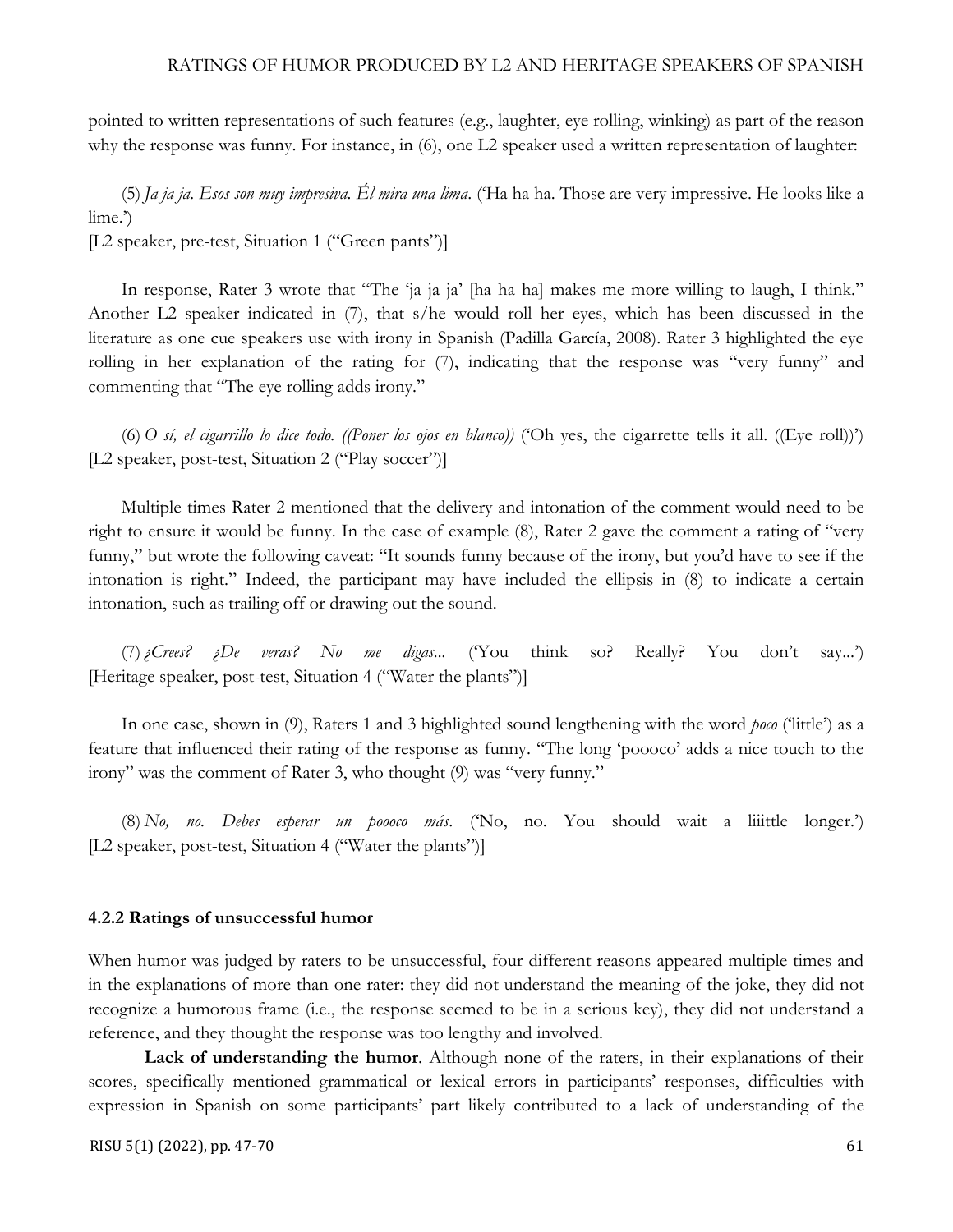intended message in a few cases. All four raters had trouble understanding what the author of (10) meant in response to Situation 1 ("Green pants"), for instance:

(9)*¿Que puedes ser cómico a sus pantalones verdes posiblemente?* ('That you can be funny to your green pants possibly?')

[L2 speaker, post-test, Situation 1 ("Green pants")]

**Humorous frame.** At times participants' DCT responses did not seem to raters to have been produced with a humorous frame, but rather appeared to them as communicated seriously. Certainly, the instrument was limiting in this regard, since the humorous frame is often signaled via prosodic, paralinguistic, and non-verbal cues. Particularly in Situation 2 ("Play soccer"), the raters perceived many of participants' apparent attempts at playful teasing of the interlocutor in the scenario instead as serious communication and more specifically, as scolding or criticism. In (13), for example, all four raters indicated that the comment sounded like scolding, criticism, or rudeness.

(10) *Tú también te encanta morir sus pulmones*. ('You also love your lungs dying.') [L2 speaker, post-test, Situation 2 ("Play soccer")]

**Unknown references**. Humor was unsuccessful for all four raters at different times due to lack of shared knowledge with the humorist. As discussed previously, Rater 1 was unfamiliar with the reference to Power Rangers shown in (5). The participant in (12) was likely referencing a brand of vegetables common in the United States called Green Giant, whose mascot is an enormous man dressed all in green. Rater 2 wrote "I don't understand the reference" and Rater 3 asked "What green giant?" Rater 1, however, indicated that she understood the reference in (12) writing, "I understand that s/he's referencing the green giant from the vegetables, which is a funny comparison."

(11) *¡Qué guapo! ¿Es posible que va de compras a la misma tienda que el gigante verde?* ('How handsome! Is it possible that he shops at the same store as the green giant?') [L2 speaker, post-test, Situation 1 ("Green pants")]

**Lengthy responses**. Finally, several raters pointed out that participants at times seemed to be trying too hard, creating responses that were too long and complicated. About the example in (13), Rater 1 wrote "The part about seeing from space is funny, but the rest is too long." Rater 2 said "A lot of effort," and Rater 3 opined that it was "A little funny, but too long."

(12) *Me sorprende que la cámara podía agarrar un buen foto con algo tan brillante en el cuarto, ¡se puede ver estos desde el espacio!* ('I'm surprised that the camera could get a photo with something so bright in the room, you can see those from space!') [Heritage speaker, post-test, Situation 1 ("Green pants")]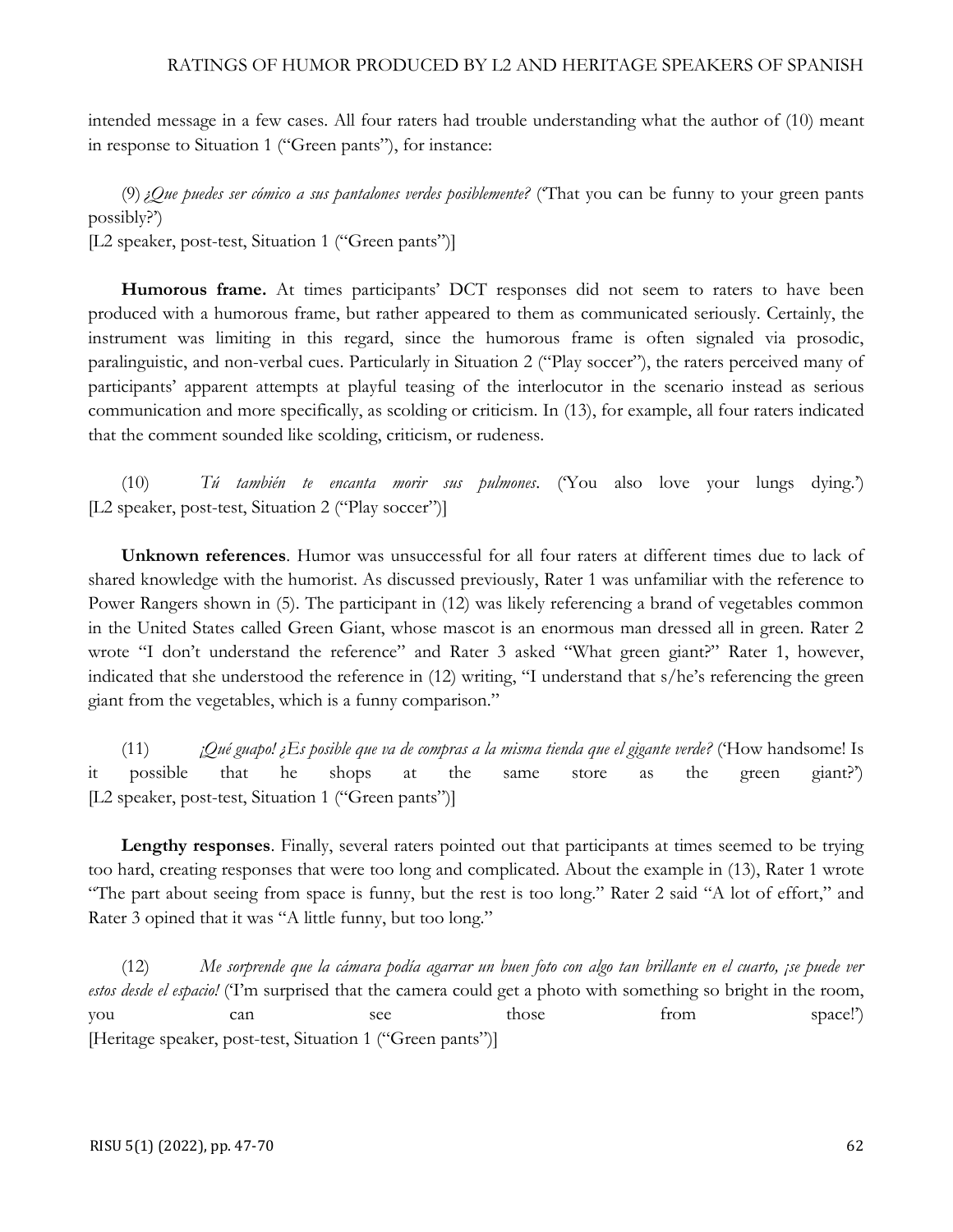#### **4.2.3 Divergence among raters**

Although some similarities among raters were discerned, as described above, differences in the reasons that they gave for scoring an attempt at humor as successful or not were also evident. While some sources of divergence were response-specific, there were also three areas in which the raters diverged multiple times: calques, a lexical item, and teasing.

**Calques**. In a few instances, participants used literal translations from English to Spanish, like those in (14) and (15). The comment in (14) is a translation of the expression in English "to have a green thumb," meaning to be good with plants, but used ironically in this response to suggest that the person was not good with plants. This expression is not found in Spanish, as pointed out by Rater 3: "In Spanish we could say something like '*dejas morir hasta a un cactus*' [you even let a cactus die'] instead of associating it with green fingers." None of the L1-Spanish-speaking raters thought the expression was funny, even though they indicated knowing the expression in English. However, the L1-English-speaking rater did think the literal translation was funny, despite pointing out that it did not make sense in Spanish.

|                                                            |  |  | (13) <i>Tienes un dedo muy verde!</i> ('You have very green finger!') |  |  |           |
|------------------------------------------------------------|--|--|-----------------------------------------------------------------------|--|--|-----------|
| [Heritage]                                                 |  |  | speaker, post-test, Situation 4 ("Water the                           |  |  | plants")] |
|                                                            |  |  | (14) Al menos lo estabas amando. ('At least you were loving it.')     |  |  |           |
| [Heritage speaker, post-test, Situation 3 ("Paris photo")] |  |  |                                                                       |  |  |           |

In contrast, neither Rater 1 nor Rater 2 found the literal translation of the McDonald's slogan "I'm loving it!" funny in (15). Neither indicated understanding the allusion to the line from the company's advertisements. However, the other two L1-Spanish-speaking raters rated (15) as "very funny." Rater 3 wrote that "Referring to McDonald's slogan—funny" and Rater 4 reported that the comment in (15) was "Hahahaha best pun."

Lexical item. A few participants in Situation 1 ("Green pants") compared the father wearing green pants to a clown or *payaso*, as in (16). Consistently, no matter the specific utterance, when making the comparison between father and clown, Rater 2 would say the humor sounded aggressive, but that it was funny. Rater 3 commented in all cases that the word *payaso* sounded offensive and not funny. Rater 4 took a more nuanced approach, indicating that the word *payaso* could only be used with someone you were close to: "Comparing the dad to somebody funny [like a clown] is smart, but you would say this to somebody you really know and feel close with, or else it sounds like an insult." Rater 1, on the other hand, did not think the *payaso* comparison was funny, but did not indicate that she thought the word was offensive or aggressive.

(15) *¿Él es el payaso de la fiesta?* ('Is he the clown of the party?') [L2 speaker, pre-test, Situation 1 ("Green pants")

**Teasing**. As indicated previously, the context of Situations 2-4 led many respondents to poke fun at the interlocutor in the scenario, that is, to playfully tease him or her. In some cases, they also used teasing in Situation 1 ("Green pants"). Although raters were sometimes in agreement about the success or failure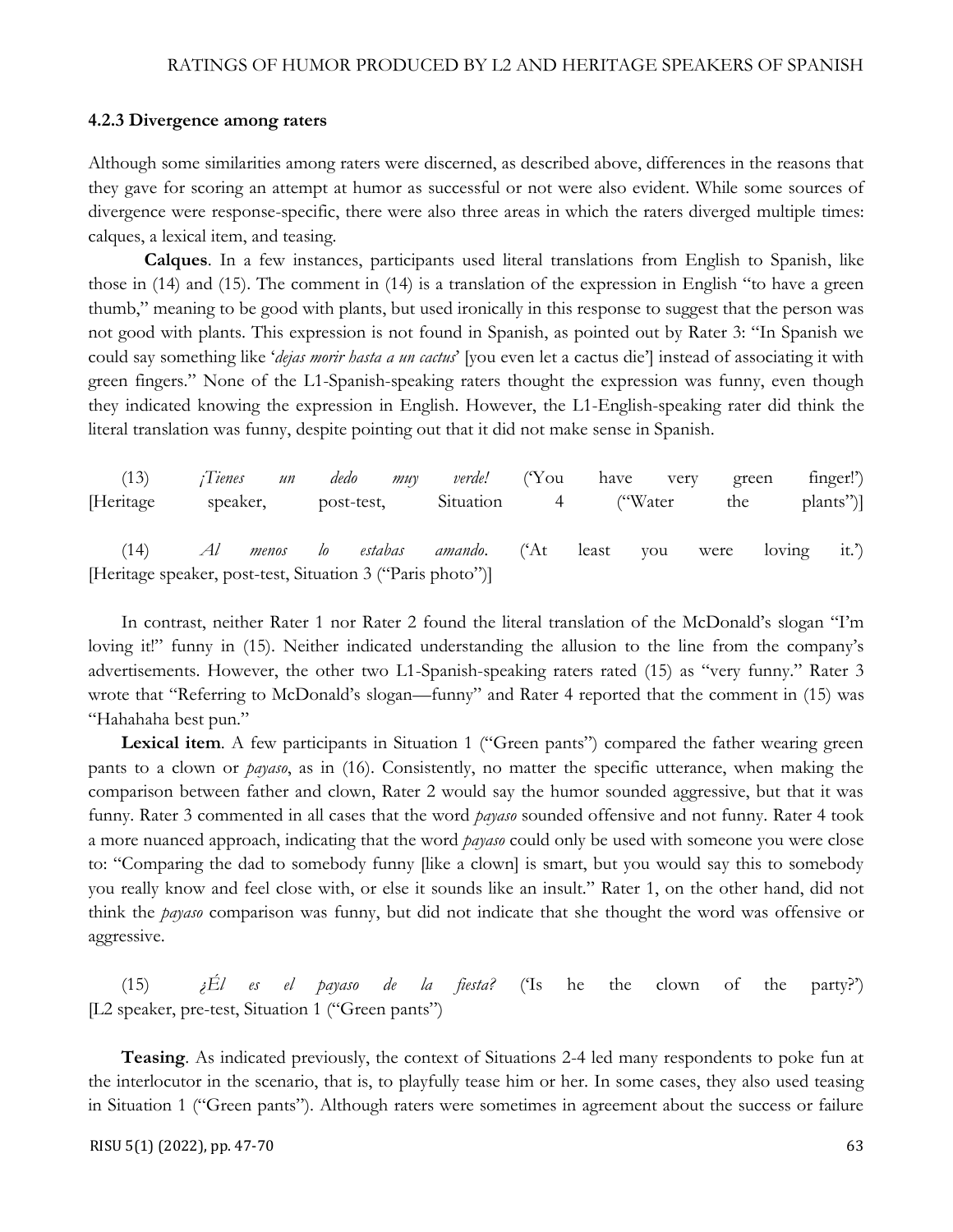of teasing to be funny, ratings of teasing were an area that saw considerable disagreement. In (17), one participant teased the interlocutor that the green pants were actually his/hers, not the father's. Everyone except Rater 3 thought the comment was "somewhat funny" or "very funny." Rater 3 explained her score of "not funny" by taking issue with making fun of the interlocutor's style.

(16) *Pensé que esos eran tus pantalones*. ('I thought those were your pants.') [L2 speaker, pre-test, Situation 1 ("Green pants")]

Similar disagreement among raters was observed with example (18). Raters 1 and 4 thought it was funny, but Rater 3 argued that it would be offensive and not funny, if the interlocutor were overweight. Rater 2 did not understand the joke in this response.

(17) *¿Cuándo no te encuentras en un McDonald's?* ('When are you not in a McDonald's?') [Heritage speaker, pre-test, Situation 3 ("Paris photo")]

On the other hand, some teases were perceived as funny by all raters, as was the case with (19). In this case, the strongest blow of the tease falls on FIFA, the international soccer organization, rather than on the interlocutor who, in fact, may be viewed as being elevated playfully as being good enough to play in competitive soccer matches.

(18) *Sigue fumando, el único deporte que vas a poder jugar será FIFA*. ('Keep smoking, the only sport you'll be able to play will be FIFA.') [Heritage speaker, pre-test, Situation 2 ("Play soccer")

# **5. Discussion**

This study set out to examine whether attempts at humor produced by two groups of English-Spanish bilingual speakers—L2 and heritage speakers of Spanish—using a written DCT were viewed by four bilingual raters as funny or not. The results indicated no significant difference between L2 and heritage speakers with regard to the funniness ratings of their humor attempts. For the group as a whole, the ratings were low, indicating that the raters often did not find participants' responses to the scenarios amusing. The analysis also delved into the reasons raters provided for humor success or failure. As anticipated, raters varied considerably in many cases in their evaluation of a humor attempt as funny or not. Indeed, previous research indicates that individuals differ in the types of humor that they appreciate, in whether they find a particular stimulus funny, and in their propensity to laugh (e.g., Kuiper, 2015; Ruch, 2008).

A pronounced difference between the sole rater whose L1 was English and the other three raters whose L1 was Spanish was observed. The L1-English-speaking rater (Rater 1) was substantially less amused by participants' attempts at humor than the other three raters. Even though Rater 1 had the same nationality as the participants and shared with some the experience of learning Spanish as an L2, those characteristics held in common did not lead to greater appreciation of her co-nationals' humor, compared to the other raters.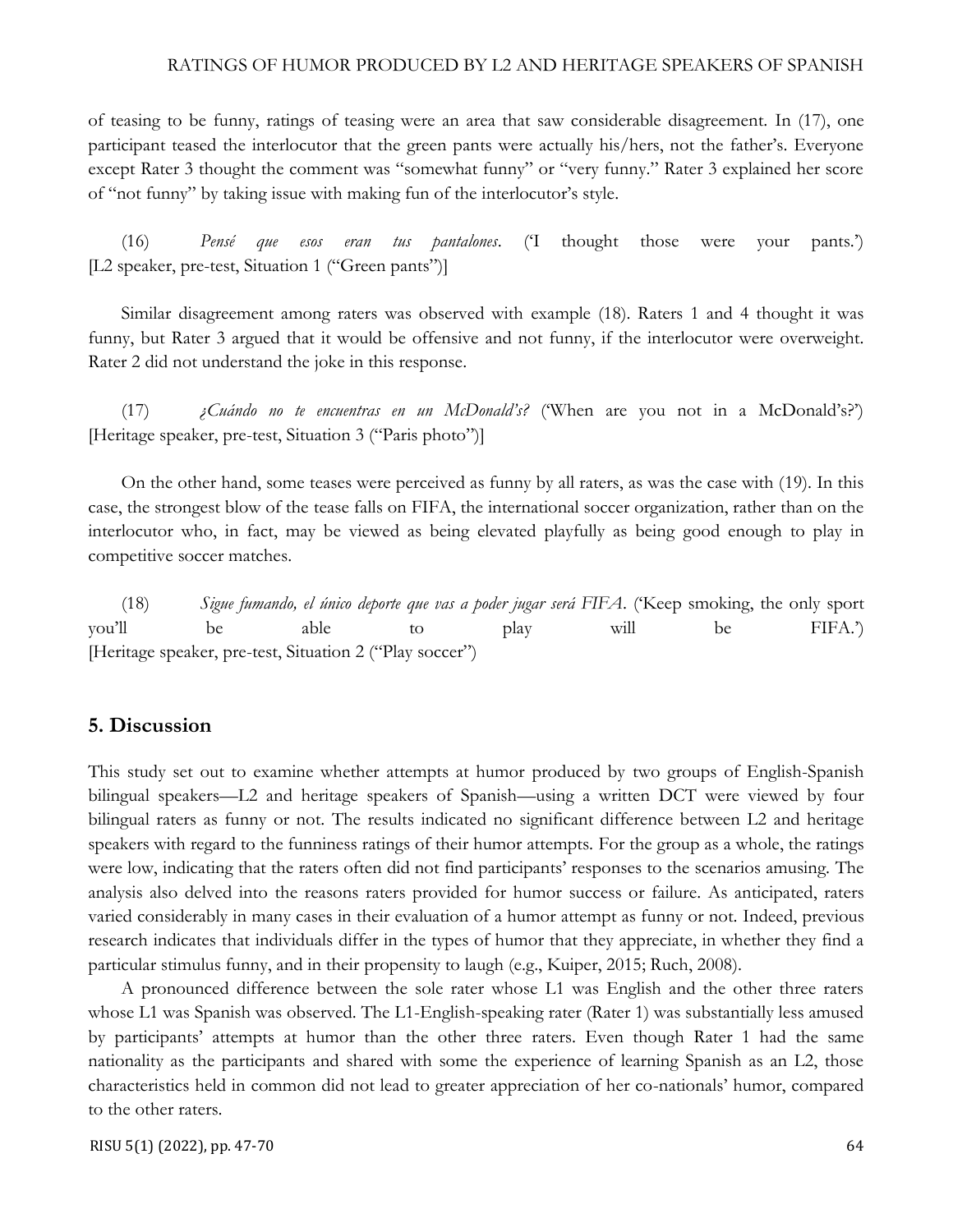For their part, the three L1-Spanish-speaking raters from Colombia and Spain were in agreement that a humor attempt was either "somewhat funny" or "very funny" in 27% of the cases. With their scores compiled as a group in this way, the three L1-Spanish-speaking raters in this study displayed similar perceptions to the native Russian speakers in Shardakova (2013), the latter of whom rated 28% of L2 Russian speakers' written humor as funny. These high rates of unsuccessful humor lend weight to reports from some L2 speakers that they struggle with using humor in their L2 (e.g., Bell & Attardo, 2010; Shively, 2018). At the same time, while the three L1-Spanish-speaking raters were in agreement less than a third of the time that a humor attempt was funny, the findings also indicated that 81% of the humorous responses produced by L2 and heritage speakers were funny to at least one of these three raters.

Just as funniness scores varied, so did raters' reasons for their funniness scores. Further, raters could not always pinpoint why a specific utterance seemed funny or not to them. However, an analysis of raters' explanations of their scores indicated that certain features appeared multiple times associated with successful and unsuccessful humor. Exaggeration was mentioned frequently by raters as a reason they rated a humor attempt as funny and, indeed, it is well known that exaggeration is commonly employed in humor (e.g., Kotthoff, 2006), including humor in Spanish (e.g., Shively, 2018). Simile and metaphor were also highlighted as reasons for a response being funny. Further, the limitation of the written DCT format was revealed in some comments made by raters; they pointed to written representations of prosodic, paralinguistic, and non-verbal information (e.g., sound lengthening, laughing, winking, eye rolling) as part of the reason that they thought a response was funny and highlighted that funniness may rest on the way an utterance was delivered, with the appropriate intonation and pauses. Eliciting oral responses to the DCT scenarios rather than written ones would be a solution to this problem while, at the same time, preserving the positive features of this type of instrument (e.g., ease of comparison). Finally, self-deprecating humor was well received by raters, perhaps because, as indicated in previous studies, it can make a person more approachable (e.g., Boxer & Cortés-Conde, 1997) and may demonstrate that a person has a good sense of humor and is able to laugh at one's own shortcomings and overcome them (e.g., Norrick, 1993).

In contrast, reasons raters gave for why humor was unsuccessful included not understanding the joke, not recognizing the humorous frame, and not having shared knowledge of a reference—all of which have previously been documented as reasons why humor can fail (Bell, 2015). Attempts at teasing the interlocutor in the DCT scenarios was a specific area with which many humor attempts were unsuccessful, either because the playful key of the comment did not come through to the raters and the utterance sounded like serious criticism or scolding or because the topic of the tease was perceived as too aggressive. Raters were not always in agreement about whether teasing was funny. Indeed, previous research suggests that teasing is a risky form of humor, since the hearer may be offended by being positioned as the butt of the joke (e.g., Boxer & Cortés-Conde, 1997). For this reason, teasing often occurs among people who know each other well, since in that case, the speaker tends to be better able to judge what teases will not be perceived as genuine insult and the hearer is less likely to misinterpret the playful intent and suffer a loss to face (e.g., Bell, 2009; Lampert & Ervin-Tripp, 2006). It is not possible to know whether, in real life, the participants in this study would choose to tease someone in the scenarios posed in the DCT, but the analysis here suggests that, if they did, many of their apparent attempts at playful teasing would run the risk of missing the mark.

Calques were another source of divergence among raters. For instance, the analysis indicated that translating literally the phrase "to have a green thumb" from English to Spanish was only funny to the L1-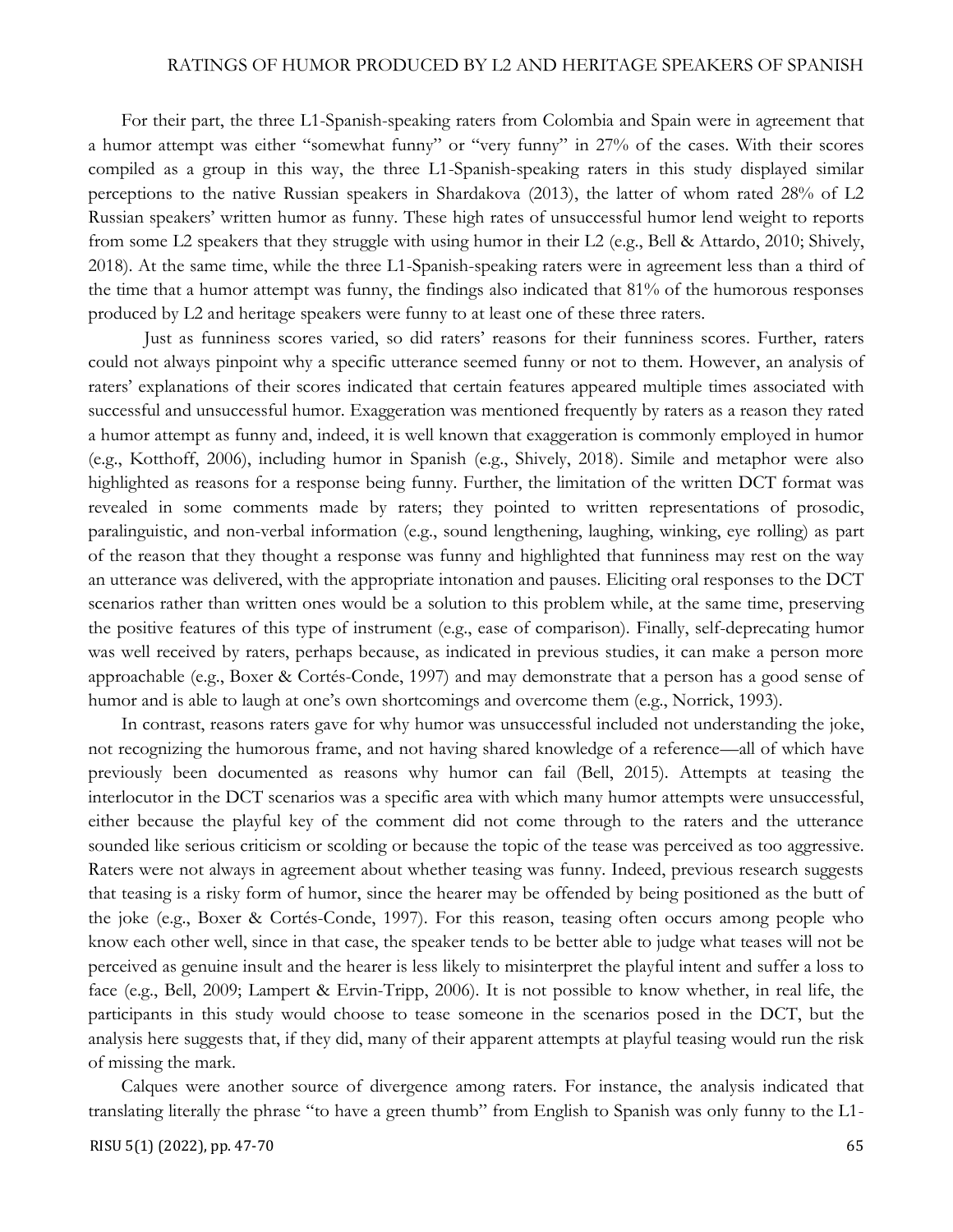English-speaking rater. However, it was not lack of familiarity with the phrase in English on the part of the L1-Spanish-speaking raters; they simply did not find the translation funny in Spanish. Calques such as this one are a reflection of the bilingual background of the participants and among bilinguals, creatively playing with linguistic rules is common (Vaid, 2006). It may be that certain types of bilingual humor are more likely to be appreciated by those who share their L1 or who have experience learning the same L2. Shively (2018) reported, for example, that one L2 speaker of Spanish who joked around with false cognates in English and Spanish only caused confusion, not amusement, for the L1 Spanish hearer.

#### **5.1 Pedagogical implications**

The findings reported here can inform instruction about humor and irony in Spanish. As part of a curriculum that includes these topics, instructors could employ the examples of successful and unsuccessful humor produced by L2 and heritage speakers, along with raters' responses, to assist in raising awareness among language learners about how different types of humor attempts may be perceived and why. Learners can further be advised that teasing is a more risky type of humor with more chance of failure if not targeted just right for the interlocutor and context and if the humorous frame is not made abundantly clear. It may also be insulting to the hearer if care is not taken to consider the topic of the teasing and whether the comment would be hurtful. Further, self-deprecating humor can be presented as a positive choice in that it has the potential to enhance a speaker's image by positioning him/herself as having a good sense of humor.

Through instruction, learners could also be made aware that sense of humor varies from one person to another, even within the same community or culture. Therefore, even if one's humor is not well received by one person, that does not necessarily mean that it will not be funny to another. While keeping this variation in mind, students can be made aware that there may be commonly shared perceptions by speakers of the L2/heritage language, such as the unanimous agreement among the L1-Spanish-speaking raters in this study that joking around by calling someone a *payaso* ('clown') was risky because it carries a strong possibility of offense. Previous research suggests that interventions to teach humor and irony in an L2 and heritage language can be successful in enhancing students' awareness (e.g., Shively et al., 2022; Kim & Lantolf, 2018; Petkova, 2013) and the findings reported here add to the resources that instructors have at their disposal to teach these two topics.

#### **5.2 Limitations and future directions**

As highlighted above, an important limitation of this study was the use of a written rather than oral DCT. Bell et al. (2021), who conducted their analysis contemporaneously to this study, came to the same conclusion with their written humor DCT. Hence, it would be beneficial for future research with elicited humor data to audio- or video-record oral productions of humor attempts, so that prosodic, paralinguistic, and non-verbal cues used by participants in their delivery of humor are captured and can be analyzed. The manner in which a humorous utterance is delivered may make the difference between a humor attempt being funny or not. To preserve the potential benefit of giving L2 and heritage speakers enough time to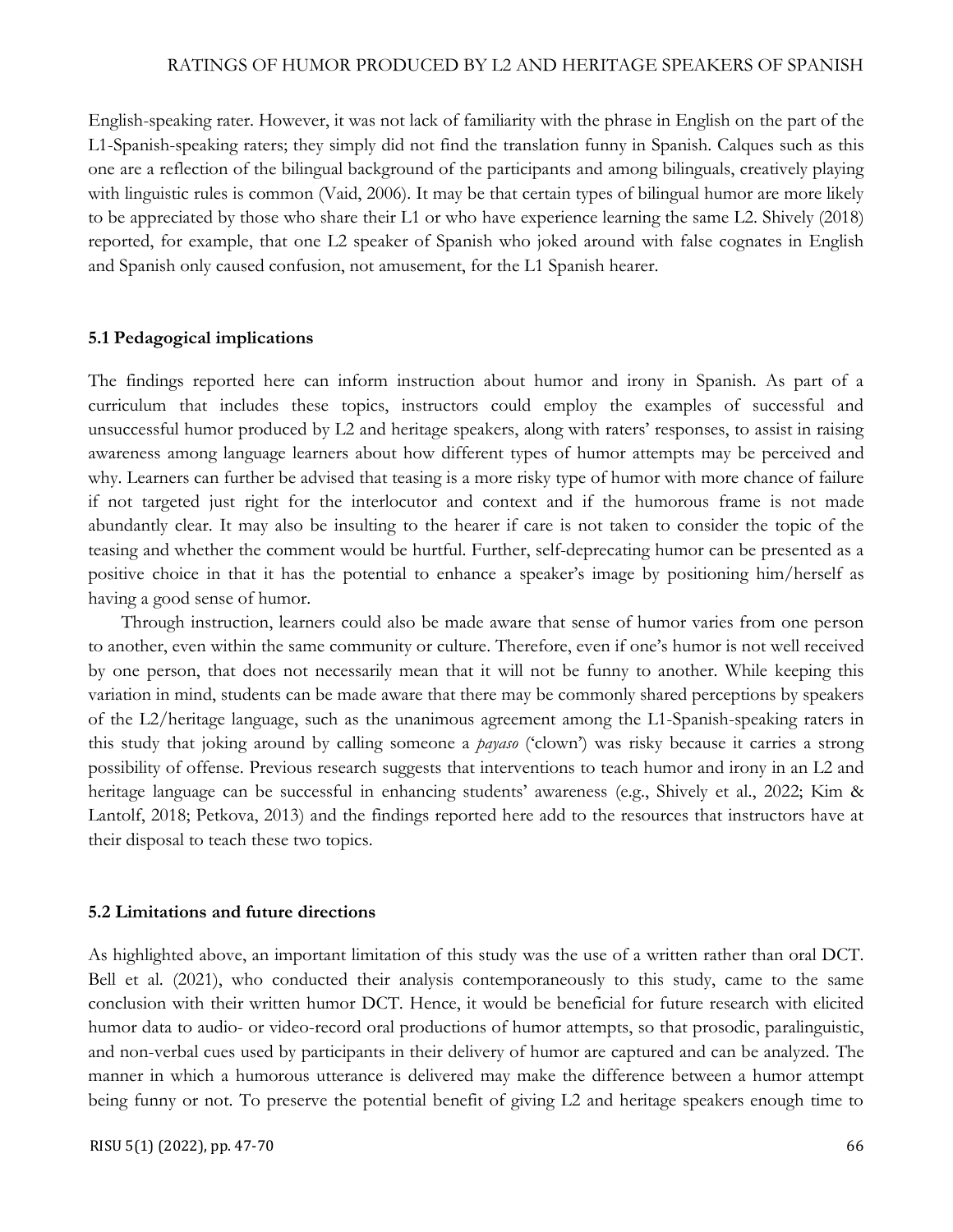craft their humor, while at the same time collecting spoken language data, participants in future studies could be given time to plan their response to a DCT scenario and then be asked to record it orally.

With regard to the raters who evaluated humor attempts in this study, they were a small group and their backgrounds were varied in terms of nationality, L1, and gender. Future research that involves a greater number of raters who share similar identities and backgrounds would be better positioned than the present study to be able to draw conclusions about the potential influence of demographic and linguistic variables on the rating of humor. Further, while the goal in this study was to examine ratings of humor attempts using data collected through a questionnaire, researchers in future studies could also recruit raters to evaluate naturally-occurring instances of humor or ask L2 and heritage speakers' interlocutors in naturalistic conversation to talk about, retrospectively, how they perceived naturally-occurring instances of humor in an interaction in which they were the intended recipient of the humor attempt.

Another limitation of the present study is the small number of participants, especially heritage speakers. In addition to including more L2 and heritage speakers in future research, the field would be well served by specifically focusing on humor produced by heritage speakers, an area that heretofore has not received much attention, yet that may tell a different story about humor practices in bilinguals.

### **6. Conclusion**

Most previous research on both L2 and heritage speakers' humor practices has examined spontaneous instances of humor as they arise in naturalistic interactions. While such data offer a rich understanding of the multilayered ways in which bilinguals use humor to amuse and to achieve other interactional goals, this and a handful of other studies demonstrate that investigating bilingual humor through elicited data can also make contributions to our understanding in this area. As we gain increased understanding of bilingual humor, from both qualitative and quantitative approaches, we will be better positioned to not only appreciate the creativity and linguistic dexterity of bilingual humorists, but we will also be able to better develop language instruction focused on humor. Considering that humor is commonplace in everyday interactions and serves a variety of social functions that are crucial in building and maintaining relationships, as well as the fact that humor may make language learning more enjoyable and memorable (e.g., Bell, 2011), it behooves scholars and practitioners of language teaching and learning to take seriously—pun intended—how we can best support language learners to engage successfully with humor.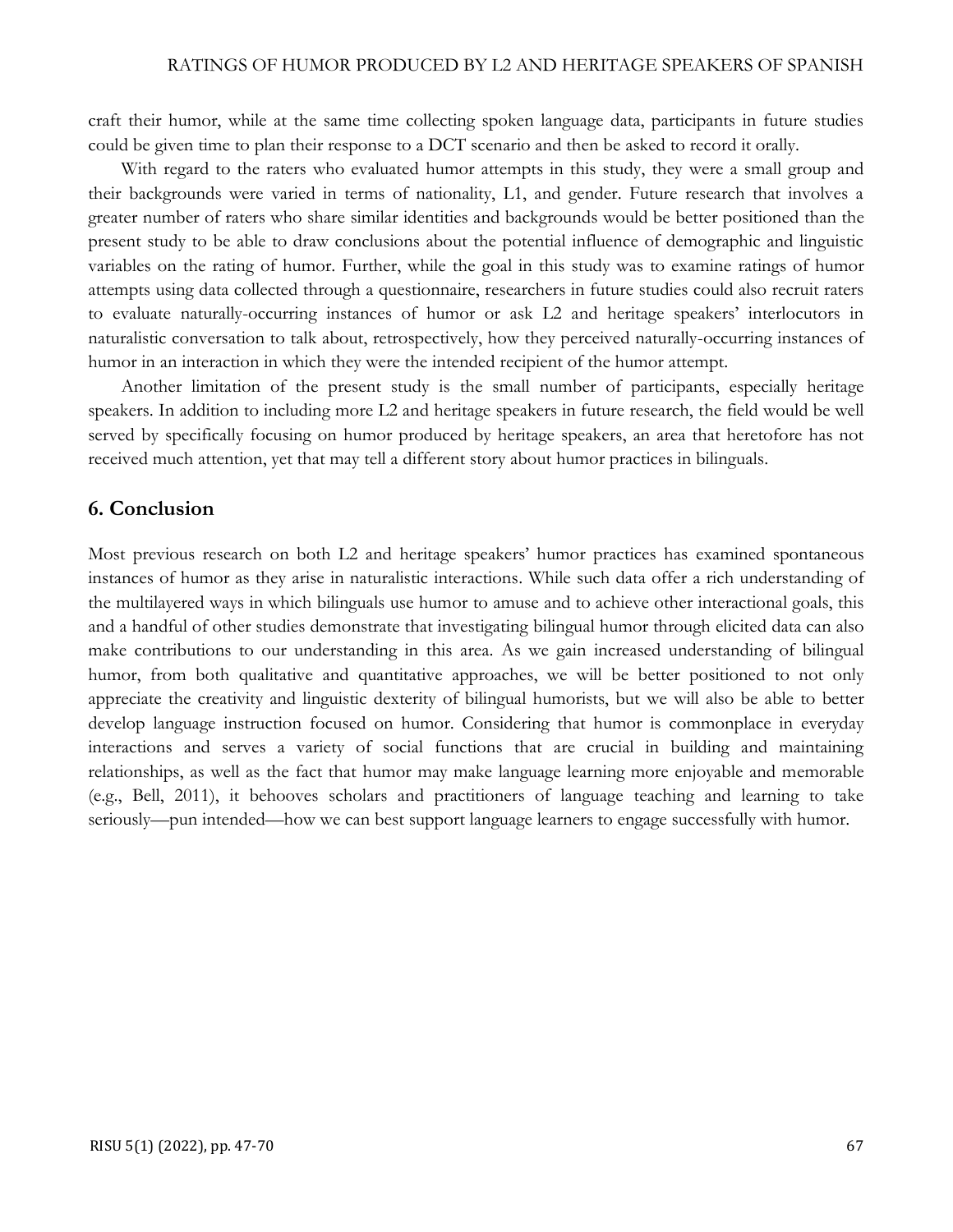# **References**

- Adelswärd, V., & Öberg, B. (1998). The function of laughter and joking in negotiation activities. *Humor: International Journal of Humor Research*, *11*, 411-429.
- Ahn, S. (2016). Exploring language awareness through students' engagement in language play. *Language Awareness*, *25*, 40-54.
- Bell, N. D. (2006). Interactional adjustments in humorous intercultural communication. *Intercultural Pragmatics*, *3*, 1-28.
- Bell, N. D. (2009). Responses to failed humor. *Journal of Pragmatics*, *41*, 1825-1836.
- Bell, N. D. (2011). Comparing playful and nonplayful incidental attention to form. *Language Learning*, *62*, 236-265.
- Bell, N. D. (2015). *We are not amused: Failed humor in interaction*. Berlin: De Gruyter.
- Bell, N. D., & Attardo, S. (2010). Failed humor: Issue in non-native speakers' appreciation and understanding of humor. *Intercultural Pragmatics*, *7*, 423-447.
- Bell, N. D., & Pomerantz, A. (2015). *Humor in the classroom: A guide for language teachers and educational researchers*. New York: Routledge.
- Bell, N. D., & Pomerantz, A. (2019). Humor in L2 pragmatics research. In N. Taguchi (Ed.), *The Routledge handbook of second language acquisition and pragmatics* (pp. 63-77). New York: Routledge.
- Bell, N. D., Shardakova, M., & Shively, R. L. (2021). The DCT as an assessment method for L2 humor production. In C. Félix-Brasdefer & R. L. Shively (Eds.), *New directions in second language pragmatics* (pp. 156-178). Berlin: De Gruyter.
- Bell, N. D., Skalicky, S., & Salsbury, T. (2014). Multicompetence in L2 language play: A longitudinal case study. *Language Learning*, *64*, 72-102.
- Belz, J. (2002). Second language play as a representation of the multicompetent self in foreign language study. *Journal of Language, Identity & Education*, *1*, 13-39.
- Boxer, D., & Cortés-Conde, F. (1997). From bonding to biting: Conversational joking and identity display. *Journal of Pragmatics*, *27*, 275–294.
- Carreira, M., & Hitchins Chik, C. (2018). Differentiated teaching: A primer for heritage and mixed classes. In K. Potowski (Ed.), *The Routledge handbook of Spanish as a heritage language* (pp. 359-374). New York: Routledge.
- Chang, A. (2017). "Call me a little critical if you will": Counterstories of Latinas studying abroad in Guatemala. *Journal of Hispanic Higher Education*, *16*, 3-23.
- Cheng, W. (2003). Humor in intercultural conversations. *Semiotica*, *146*, 287–306.
- Chiaro, D. (2009). Cultural divide or unifying factor? Humorous talk in the interaction of bilingual, crosscultural couples. In N. Norrick & D. Chiaro (Eds.), *Humor in interaction* (pp. 211-231). Amsterdam: John Benjamins.
- Davies, C. E. (2003). How English-learners joke with native speakers: An interactional sociolinguistic perspective on humor as collaborative discourse across cultures*. Journal of Pragmatics*, *35*, 1361-1385.
- Dynel, M. (2014). Isn't it ironic? Defining the scope of humorous irony. *Humor*, *27*, 619-639.
- Dynel, M. (2017). Academics vs. American scriptwriters vs. academics: A battle over the etic and emic 'sarcasm' and 'irony' labels. *Language and Communication*, *55*, 69-87.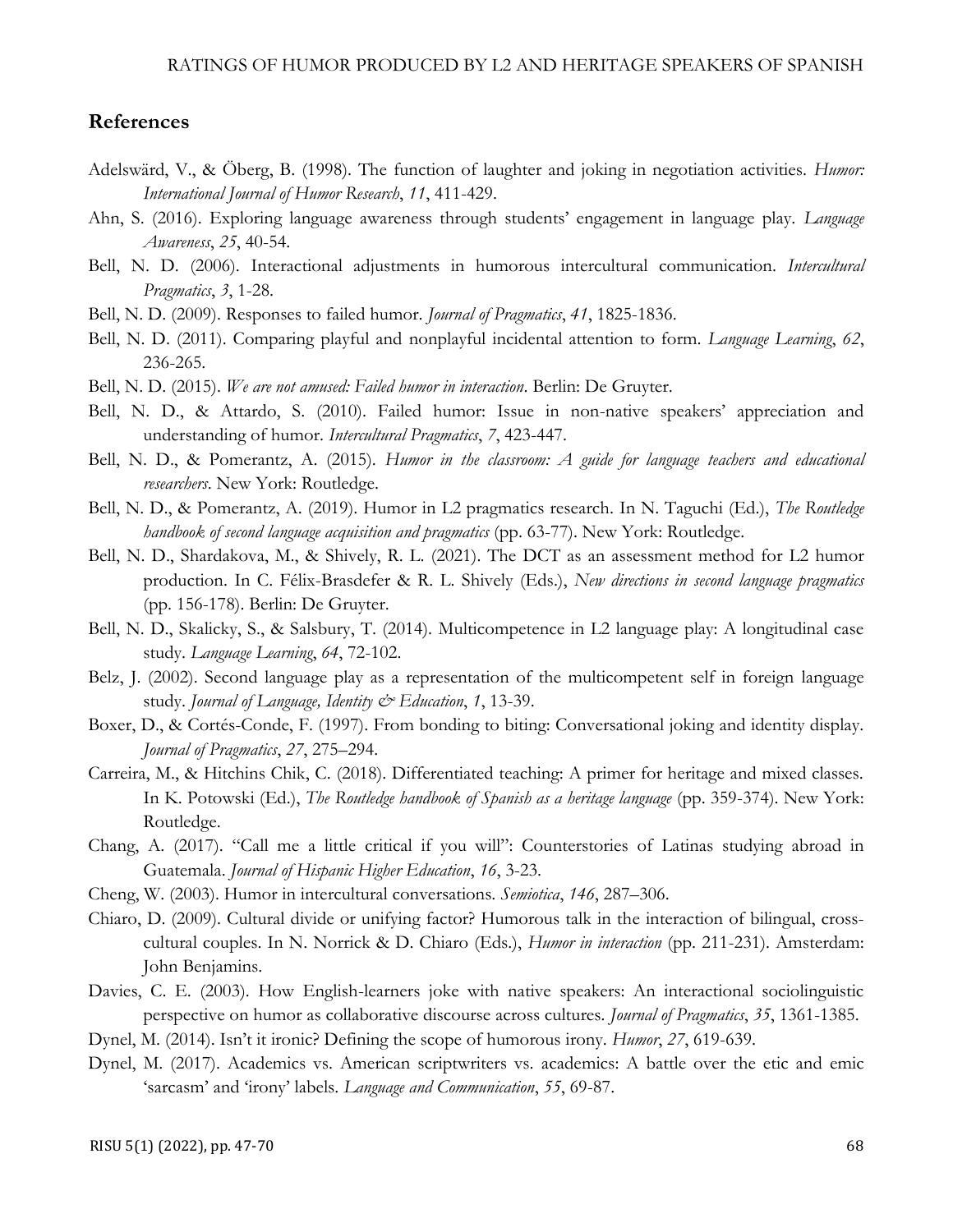- Dynel, M. (2018). *Irony, deception, and humor: Seeking the truth about overt and covert untruthfulness*. Mouton de Gruyter.
- Forman, R. (2011). Humorous language play in a Thai EFL classroom. *Applied Linguistics*, *32*, 541-565.
- Golato, A. (2003). Studying compliment responses: A comparison of DCTs and recordings of naturally occurring talk. *Applied Linguistics*, *24*, 90–121.
- Kim, J., & Lantolf, J. P. (2018). Developing conceptual understanding of sarcasm in L2 English through explicit instruction. *Language Teaching Research*, *22*, 208-229.
- Kotthoff, H. (2006). Pragmatics of performance and the analysis of conversational humor. *Humor*, *19*, 271- 304.
- Kuipers, G. (2015). *Good humor, bad taste: A sociology of the joke*. Berlin: Mouton de Gruyter.
- Lampert, M. D., & Ervin-Tripp, S. M. (2006). Risky laughter: Teasing and self-directed joking among male and female friends. *Journal of Pragmatics*, *38*, 51-72.
- Leung, G. (2014). Hoisan-wa in jest: Humor, laughter, and the construction of counter-hegemonic affect in contemporary Chinese American language maintenance. *Humor*, *27*, 203-225.
- Martínez, R. A., & Morales, P. Z. (2014). ¿*Puras groserías*?: Rethinking the role of profanity and graphic humor in Latin@ students' bilingual word play. *Anthropology & Education Quarterly*, *45*, 337-354.
- Norrick, N. (1993). *Conversational joking: Humor in everyday talk*. Bloomington, IN: Indiana University Press.
- Ogiermann, E. (2018). Discourse completion tasks. In A. H. Jucker, K. P. Schneider & W. Bublitz (Eds.), *Methods in pragmatics* (pp. 229–255). Berlin: De Gruyter.
- Padilla García, X. (2008). Claves para abordar la ironía en programas de ELE: De la competencia comunicativa a la competencia intercultural. *VERBA*, *35*, 275-303.
- Petkova, M. (2013). *Effects and perceptions of a humor competence curriculum in an intensive English program in Southern California*. Unpublished doctoral dissertation, Alliant International University, San Diego, CA.
- Potowski, K. (2018). Spanish as a heritage/minority language: A multifaceted look at ten nations. In K. Potowski (Ed.), *The Routledge handbook of Spanish as a heritage language* (pp. 1-14). New York: Routledge.
- Ruch, W. (2008). Psychology of humor. In V. Raskin (Ed.), *The primer of humor research* (pp. 17-100). Berlin: de Gruyter.
- Shardakova, M. (2013). "I joke you don't": Second language humor and intercultural identity construction. In C. Kinginger (Ed.), *Social and cultural aspects of language learning in study abroad* (pp. 207-238). Amsterdam: John Benjamins.
- Shively, R. L. (2018). *Learning and using conversational humor in a second language during study abroad*. Berlin: de Gruyter.
- Shively, R. L., Acevedo, J., Cano, R., & Etxeberria-Ortego, I. (2022). Teaching humorous irony to L2 and heritage speakers of Spanish. *Language Teaching Research*, *26*, 279-302.
- Taguchi, N. (2011). Rater variation in the assessment of speech acts. *Pragmatics*, *21*, 453-471.
- Vaid, J. (2006). Joking across languages: Perspectives on humor, emotion, and bilingualism. In A. Pavlenko (Ed.), *Bilingual minds: Emotional experience, expression, and representation* (pp. 152-182). Clevedon, UK: Multilingual Matters.
- Vandergriff, I., & Fuchs, C. (2012). Humor support in synchronous computer-mediated classroom discussions. *Humor*, *25*, 437-458.